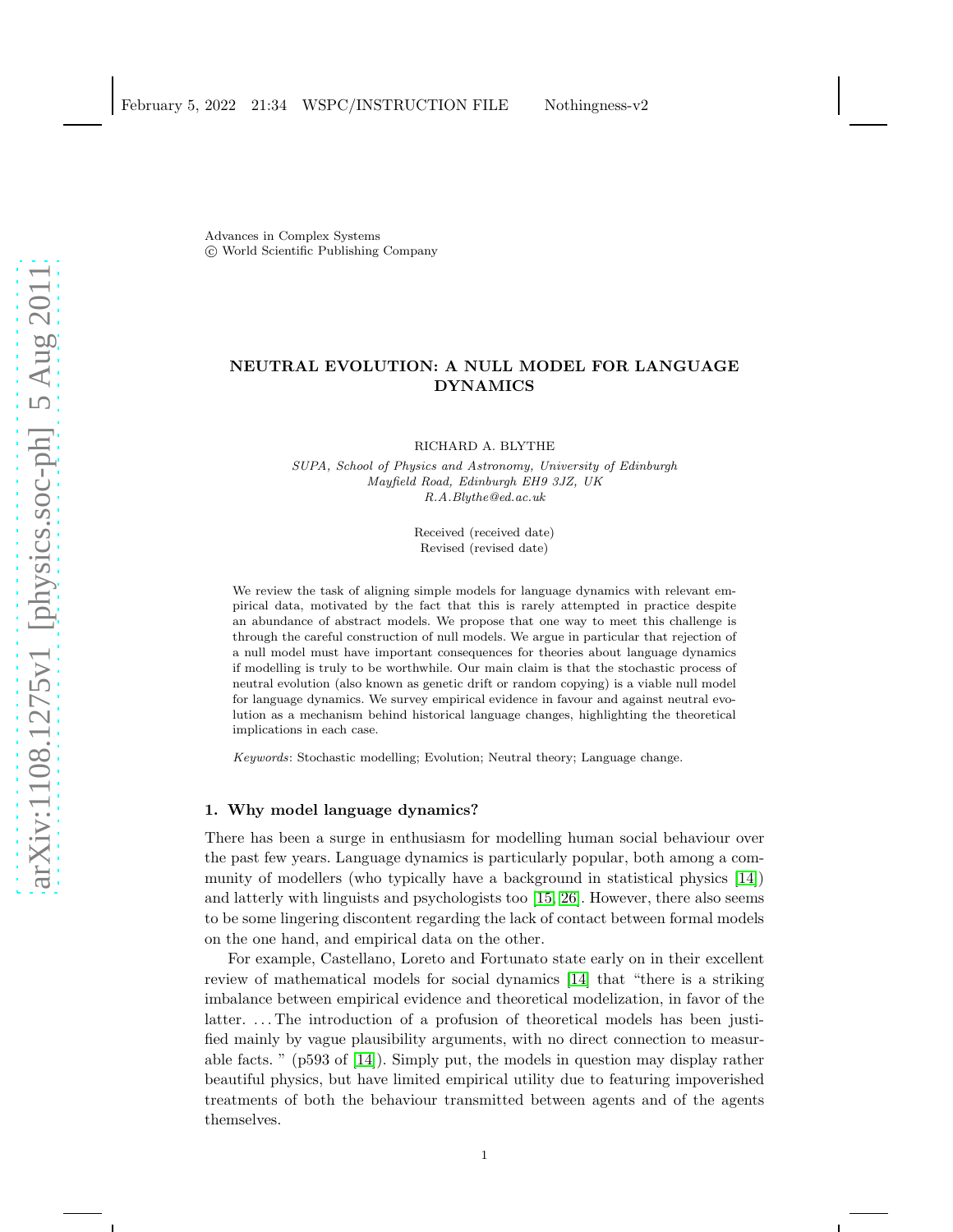Although some resistance to the quantitive modelling of language dynamics has been reported among certain linguists (see [\[32\]](#page-18-3)), it seems nevertheless a reasonable endeavour as long as one does not attempt to recreate single instances of historical change with a computational model. For, as Hruschka et al observe, "[g]iven the stochastic nature of language change, trying to predict individual trajectories and particular histories would be a fool's errand" (p466 of [\[26\]](#page-18-2)). Instead, these authors advance the use of null models as a means to disentangle the various possible factors that may account—in a statistical sense—for general patterns of language change. It is this idea that I pursue in the present work as a means to proceed towards the laudable and important goal of aligning mathematical models of social dynamics with relevant empirical data.

The main purpose of a null model is to provide the probability distribution of observable outcomes due to (in principle all) factors other than the one of interest to an experimenter. Most often a null model incorporates finite sample-size effects and allows one to determine when a difference between two measured values is significant. However, it is legitimate to include other processes into a null model as long as it is: (i) sufficiently tractable that the required distribution can calculated; (ii) contains sufficiently few free parameters that it is falsifiable; and (iii) intimately related to a specific theoretical hypothesis. This last point is key, because otherwise rejecting the null model is uninformative. Further discussion of these three requirements is given in an online appendix to this article.

The remainder of this work is devoted to the proposition that neutral evolution (to be defined in the next section) is a viable null model for the dynamics of linguistic variation in a speech community. In particular, I will show that it is strongly intertwined with the (hotly debated) role of *identity* in language use and change, and to a lesser extent the relevance of meaning to the trajectory of change. Thus, rejection of the null model has important consequences for theories of language change. I also survey some available empirical evidence for and against neutral evolution as a mechanism for language change. Finally, despite the simplicity of neutral evolution as a mathematical model, I will also demonstrate that there are a number of properties that remain to be established, and thus serve as open problems in the statistical physics of social dynamics.

# <span id="page-1-0"></span>2. All roads lead to neutral evolution

Neutral evolution (also known as genetic drift [\[17\]](#page-18-4), neutral theory [\[27\]](#page-18-5) and random copying [\[6\]](#page-17-0) in various contexts where it appears) is a process that one is ineluctably drawn to whenever the changes occur due to replication acting alone (i.e., without selection) are considered. Replication sits at the heart of any evolutionary process, and this includes cultural evolutionary processes such as the dynamics of language, wherein a speaker replicates linguistic utterances she has previously heard used to convey a desired meaning. A model that includes only this process of replication seems like a good starting point in a quest for a null model of language dynamics.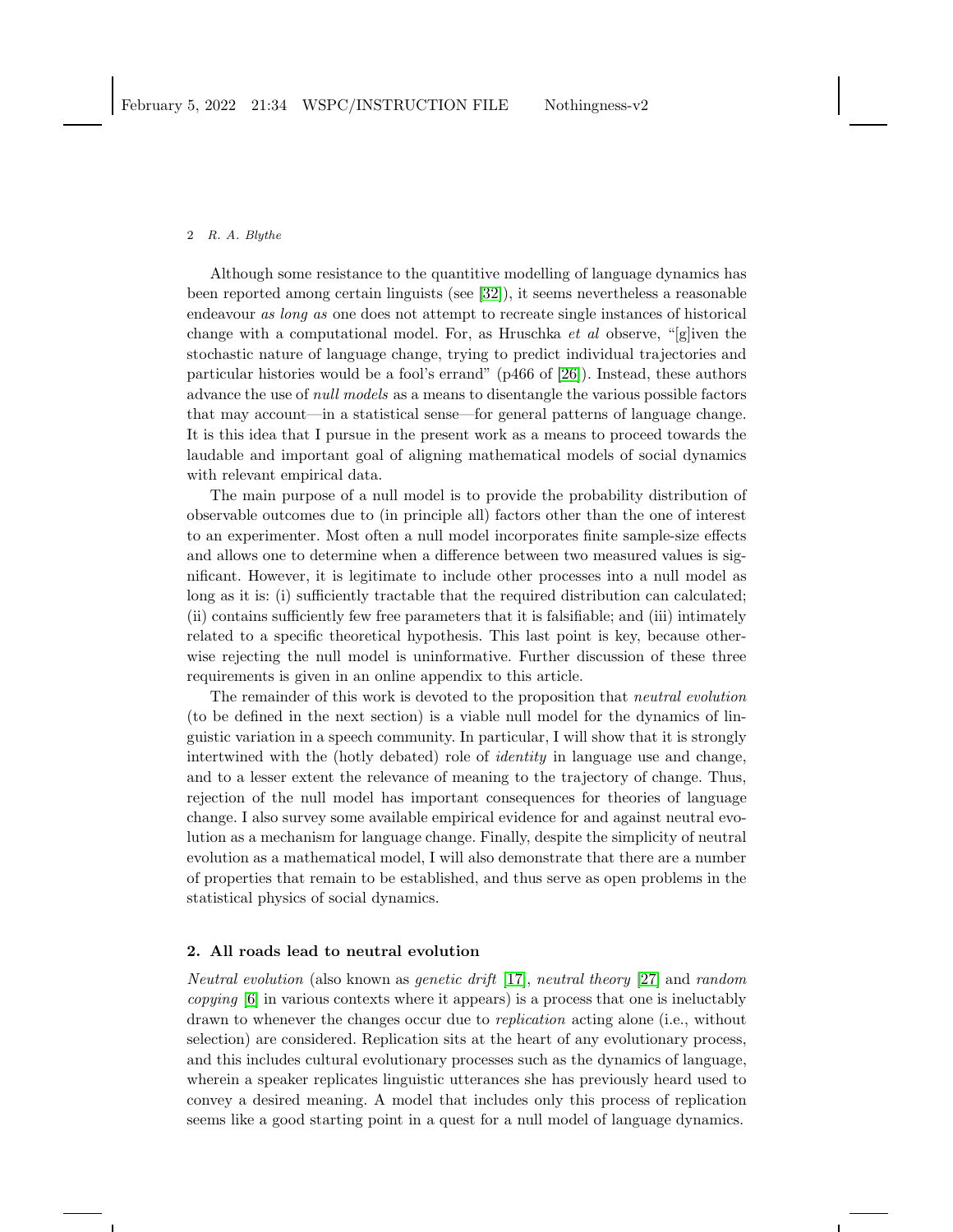# <span id="page-2-2"></span>2.1. The simplest models of replication

A simple model of replication in a linguistic context can be formulated as follows. A speaker has a memory of N occasions where a particular meaning  $\mathcal M$  was conveyed. On  $n_v$  occasions, a token of a particular linguistic structure v was used  $(v = 1, 2, 3, \ldots)$ . When next called upon to convey the same meaning, she picks one of the N stored tokens with equal probability, and replicates it. She retains a record of this utterance in her store by replacing one of the existing tokens (again chosen at random) with a token of the variant she just produced. See Figure [1.](#page-2-0) In a population genetics context, this particular model is known as the Moran model [\[33\]](#page-18-6). We will examine various extensions and generalisations, including interactions with other speakers, below.



<span id="page-2-0"></span>Fig. 1. A single update in the Moran model. One of the tokens (filled circles) is selected at random and duplicated. One existing token is randomly chosen and deleted so that the total number of stored tokens remains constant over time. The illustrated update leads to the variant represented by the darker shading increasing in frequency relative to that represented by the lighter shading.

If N is large, and  $x<sub>v</sub>$  measures the probability that the speaker uses variant v to convey  $\mathcal{M}$ , it is well established that the probability distribution of  $x_v$  is governed by the Fokker-Planck (or Kolmogorov, or diffusion) equation

<span id="page-2-1"></span>
$$
\frac{\partial}{\partial t}P(x_v,t) = \frac{\partial^2}{\partial x_v^2}x_v(1-x_v)P(x_v,t)
$$
\n(1)

if one unit of time corresponds to  $N^2$  token production events. This is the defining equation of genetic drift [\[17\]](#page-18-4), a process that has been studied intensively by population geneticists since the 1930s. One can find extensive discussion of how this important equation is derived and solved in the literature (see e.g., [\[17,](#page-18-4) [19,](#page-18-7) [12\]](#page-17-1) and references therein), so I will not repeat this unnecessarily here.

The dynamical rules used above to define this model are completely arbitrary. One would be correct in levelling Castellano et al's criticism of being "justified mainly by vague plausibility arguments, with no direct connection to measurable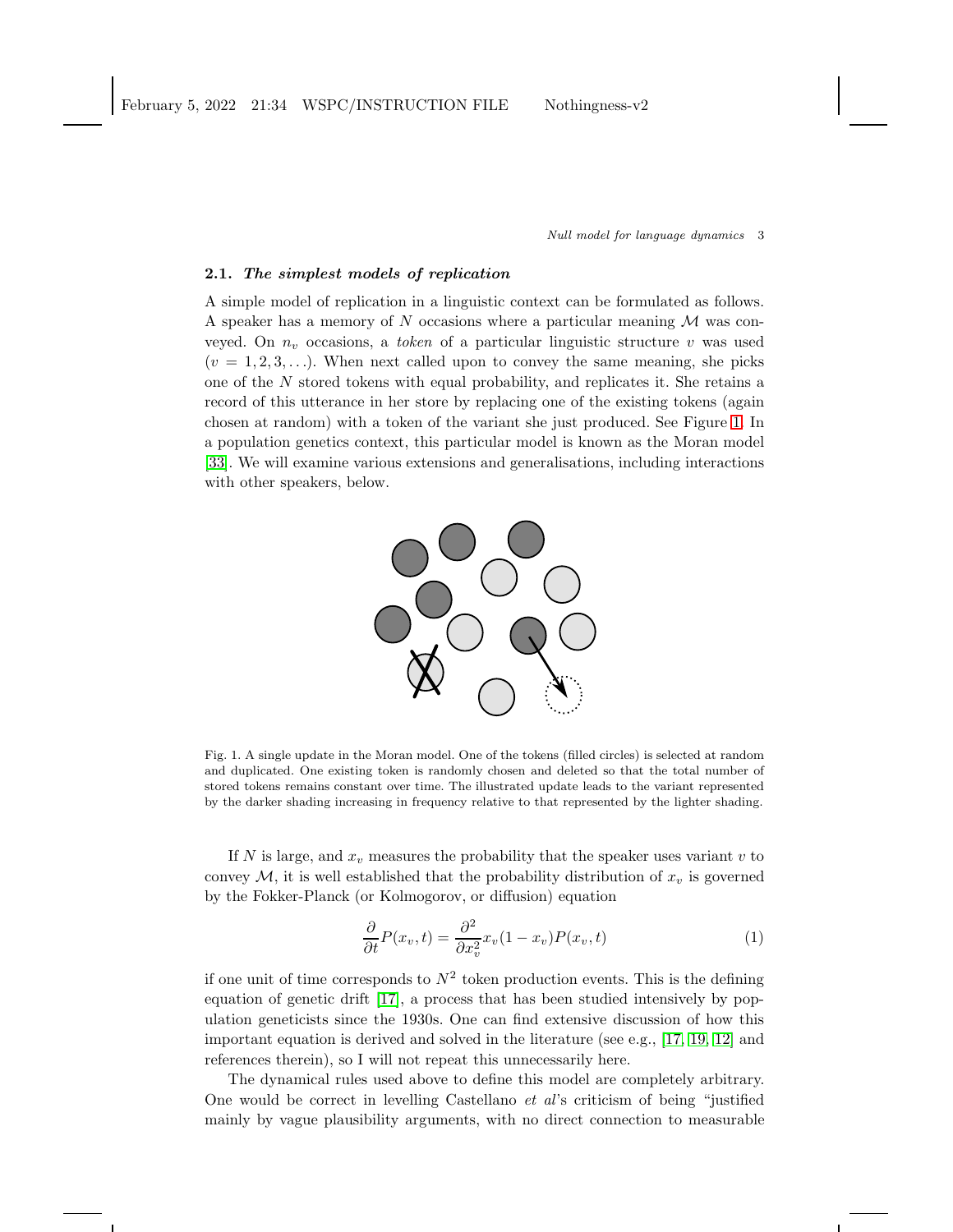facts" at this model. However, we launch our defence of neutral evolution as a null model for language dynamics with the observation that very many models in which replication takes place at a rate that does not depend on the replicator's structure are also described by the diffusion equation [\(1\)](#page-2-1).

Let us first add other speakers to the mix. This can be achieved by introducing a separate Moran-type population for each speaker. At any given interaction, two speakers are chosen to interact, and a token is sampled from each store. Copying a sampled token and replacing it within the same store that the sample was taken from corresponds to a speaker "listening to herself"—that is, reinforcing her own behaviour. Additionally, one speaker can place a copy of the other speaker's token in his store: this corresponds to a speaker modifying their behaviour to match more closely that of the interlocutor. We can assign different probabilities to events of copying tokens between stores—see Figure [2.](#page-3-0) This allows different speakers to be influenced to a greater or lesser extent by different members of the community: as we will discuss in the next section, variation of these probabilities between speakers relates to acts of identity and related phenomena in sociolinguistics.



<span id="page-3-0"></span>Fig. 2. A multi-speaker generalisation of the Moran model. Here, two speakers  $i$  and  $j$  interact, each sampling a token from their stores. With probability  $p_{ij}$  speaker i retains a copy of speaker j's sampled token in his store (displacing an existing token from store i). With probability  $p_{ji}$  converse applies. The standard Moran update (wherein a sampled token is reinserted into a speaker's own store) is always performed for both speakers.

This multi-speaker generalisation of the Moran model is a version of the Utterance Selection Model [\[2\]](#page-17-2), a mathematical instantiation of the evolutionary model for language change proposed by Croft [\[16\]](#page-18-8). Translated into population genetics language, this is genetic drift in a subdivided population [\[39\]](#page-19-0). Under certain technical assumptions on the network of interactions between speakers [\[10,](#page-17-3) [11\]](#page-17-4), which seems to amount to the network having the 'small-world' property (i.e., a short distance between any pair of speakers, relative to the size of the network, a property believed to be true of real social networks), equation [\(1\)](#page-2-1) can still be used to describe the dynamics of a linguistic variant, albeit under a different definition of time unit, and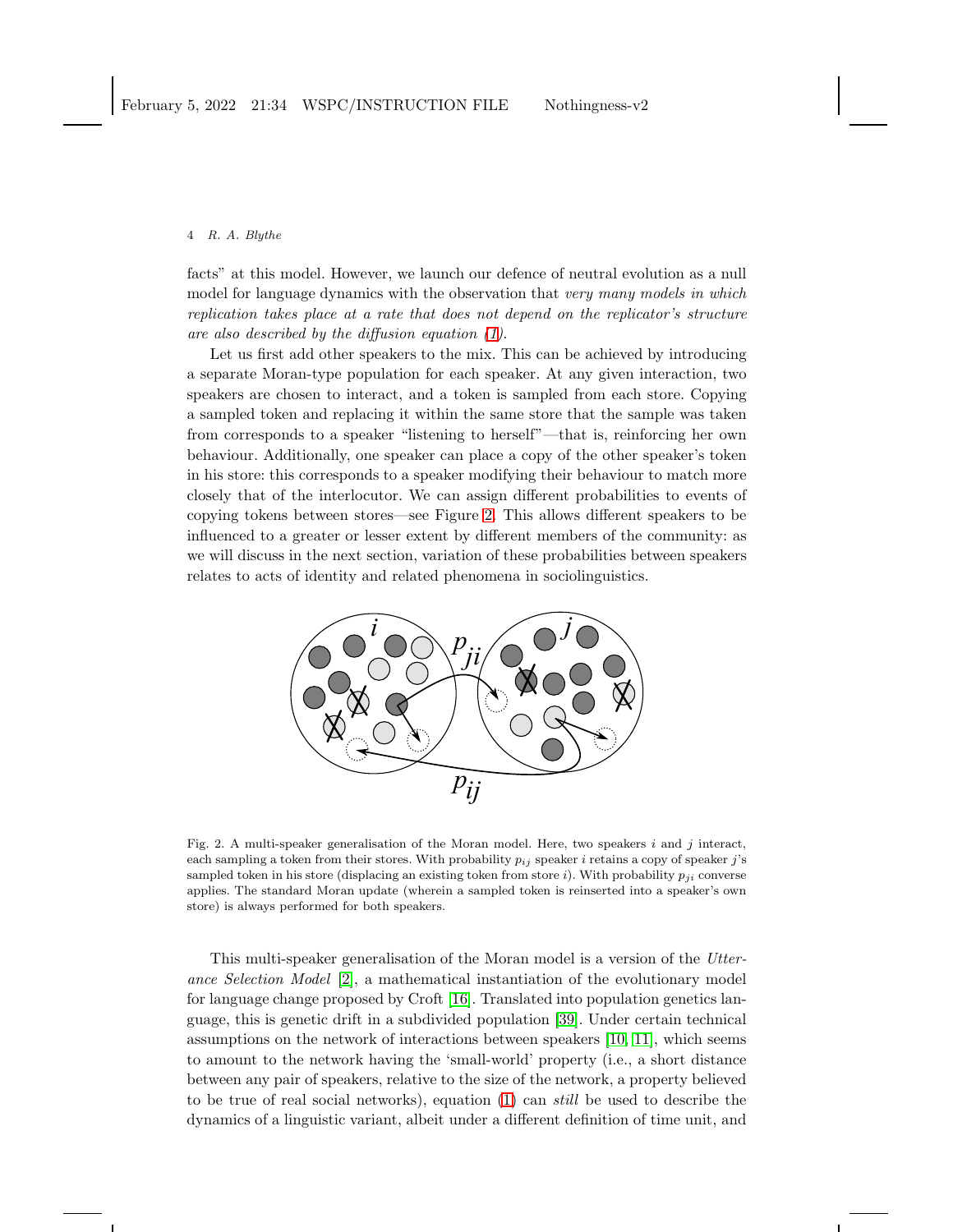a weighted average of the usage frequency in place of  $x_v$ .

Different models for the storage of tokens in memory can be employed, and still give rise to an equation of the form [\(1\)](#page-2-1). For example, one can relax the rigid one-in, one-out policy that is enforced in the Moran model; alternatively, one can replace more than one token in each update, or even a number drawn from a distribution [\[19\]](#page-18-7). This number can further depend on the age of the speaker: if the age distribution in the community remains stationary as individuals age, it has been found that Eq. [\(1\)](#page-2-1) continues to describes the dynamics of a variant (again with a suitably defined unit of time) [\[1\]](#page-17-5). It seems likely that any combination of the the above effects would serve only to change the characteristic timescale of Eq. [\(1\)](#page-2-1).

The essential ingredient of an evolutionary process that leads to an equation of the form [\(1\)](#page-2-1) is the uniform sampling of stored tokens in producing an utterance. This amounts to an assumption that the different variants  $v$  of a linguistic variable are functionally and socially equivalent. In the above, we have described the process in terms of different forms with a common meaning. This may apply to synonyms of the same word, different ways of conveying a grammatical function (like the future tense), or different phonetic realisations of a vowel (such as the 'a' in the word 'trap'). This is the type of variation typically considered by sociolinguists (see, e.g., [\[28\]](#page-18-9)). Fundamentally different dynamics emerge when the sampling is nonuniform. The simplest way to achieve this is if mutations are possible—that is, once a stored token is chosen, there is some probability that a different token is actually uttered. This could model the case of attempting to convey a meaning that differs slightly from  $M$ , or the fact that due to articulatory or auditory constraints, a speaker is not able to produce the intended token. The main effect of mutations on the Moran model is that it supports a stationary state in which multiple variants coexist  $[17, 19]$  $[17, 19]$ . In all models that are described by  $(1)$ , every variant bar one eventually goes extinct. The effect of mutations could (and should) be incorporated into a null model if, for example, there is evidence that variation is being generated as the language evolves.

Fundamentally different behaviour also arises when the probability a variant is used is a nonlinear function of its frequency in the store. Generically, such nonlinearities can be interpreted as a form of selection, and hence departure from a neutral model—which may or may not include mutation as appropriate to the empirical context—would normally be taken to indicate that selection played a role in shaping the structure of a population. In the context of language dynamics, two selection mechanisms are often advocated. Some take the view that one variant may be inherently more 'functional' than another (e.g., because it is more easily articulated)—see e.g. [\[34\]](#page-18-10). Croft [\[16\]](#page-18-8) however argues that such functional factors are better represented by mutation processes generating variation: it is then left to social factors (such as one variant being associated with a prestigious group of speakers) to propagate some variants at the expense of others. Gotelli and McGill [\[24\]](#page-18-11) argues that in population genetics, where reproduction and mutation rates can be independently measured, neutral evolution (as encapsulated by Eq. [\(1\)](#page-2-1) or one of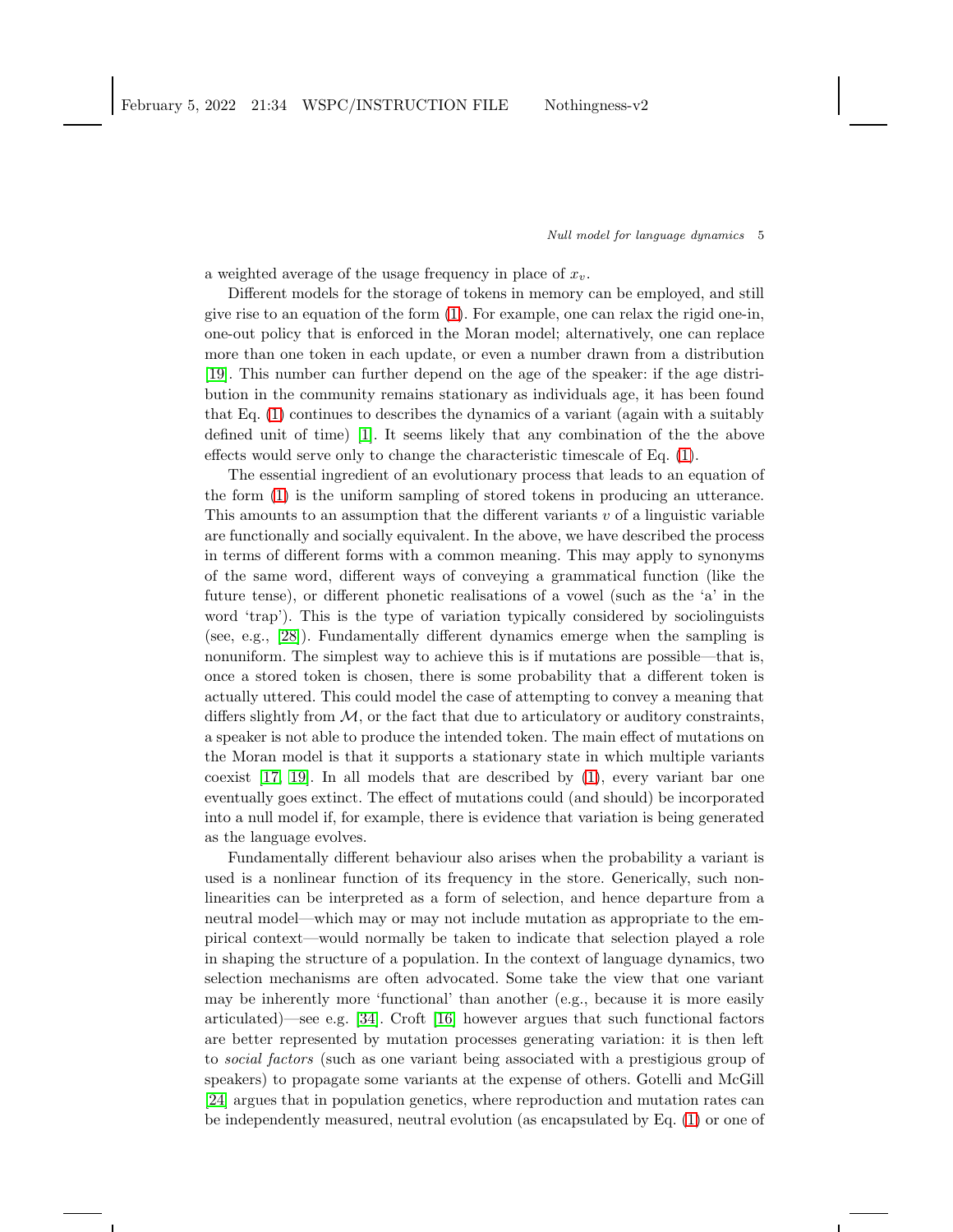the extensions that incorporates mutation) can be used as a null model corresponding to the hypothesis that there is no selection acting. However, in an ecological context these parameters are less accessible—and in cultural evolutionary applications also certainly cannot be directly observed. Therefore more work is needed to convince ourselves that neutral evolution can be used as a null model for language dynamics.

#### 2.2. A more concrete basis in cognition

In a recent paper, Reali and Griffiths [\[38\]](#page-19-1) (hereafter, RG) forged an important link between explicit models of learning and neutral evolution. The agents in these models are Bayesian learners. Given some prior beliefs regarding how languages might in principle be structured, and (incomplete) data obtained from interactions with other language users, a Bayesian learner draws a rational inference as to the structure of the language used in his speech community. An advantage of this approach is that it is closely aligned with empirical research in psychology: Bayesian learning is one of the paradigms that have been used to understand the behaviour of human subjects in a number of laboratory-based experiments (see e.g., the special issue beginning with Ref. [\[42\]](#page-19-2)).

The crucial step taken by RG was to integrate Bayesian learning into the iterated learning paradigm of Kirby and coworkers [\[43\]](#page-19-3). Iterated learning generically describes the situation where an agent's task is to learn a structure that has been learned before. RG operationalise this with a *diffusion chain*, wherein the first agent is assumed already to have learned a language. This agent then uses the language, and the second agent in the chain infers its structure from the utterances that are produced. Once this second agent has reached a certain age, the first agent is removed from the system, and the second agent produces utterances in the presence of a third agent and so on.

As the nomenclature suggests, the learning algorithm in this model exploits Bayes' theorem. The learner's seeks to determine the frequency  $x_v$  that variant v is used to convey meaning  $\mathcal M$  by the teacher. If N tokens are heard in total,  $n_v$  of which are of variant  $v$ , the learner constructs the probability distribution for the frequency  $x_v$  via Bayes' rule

$$
P(x_v|n_v) \propto P(n_v|x_v)P(x_v) \tag{2}
$$

in which the constant of proportionality is fixed by summing over all possible  $v$ . On the right-hand side of this expression are the *prior*  $P(x_v)$  and the likelihood  $P(n_v|x_v)$ . The prior encapsulates the learner's prior beliefs about the set of possible language structures. For example, this could be uniform: anything goes. Alternatively, it could favour values of  $x<sub>v</sub>$  close to zero and one, thereby building in a preference for languages in which speakers consistently use one particular variant to convey the meaning, as opposed to switching freely between them. Another possibility is the opposite preference. RG allow for all these possibilities by adopting a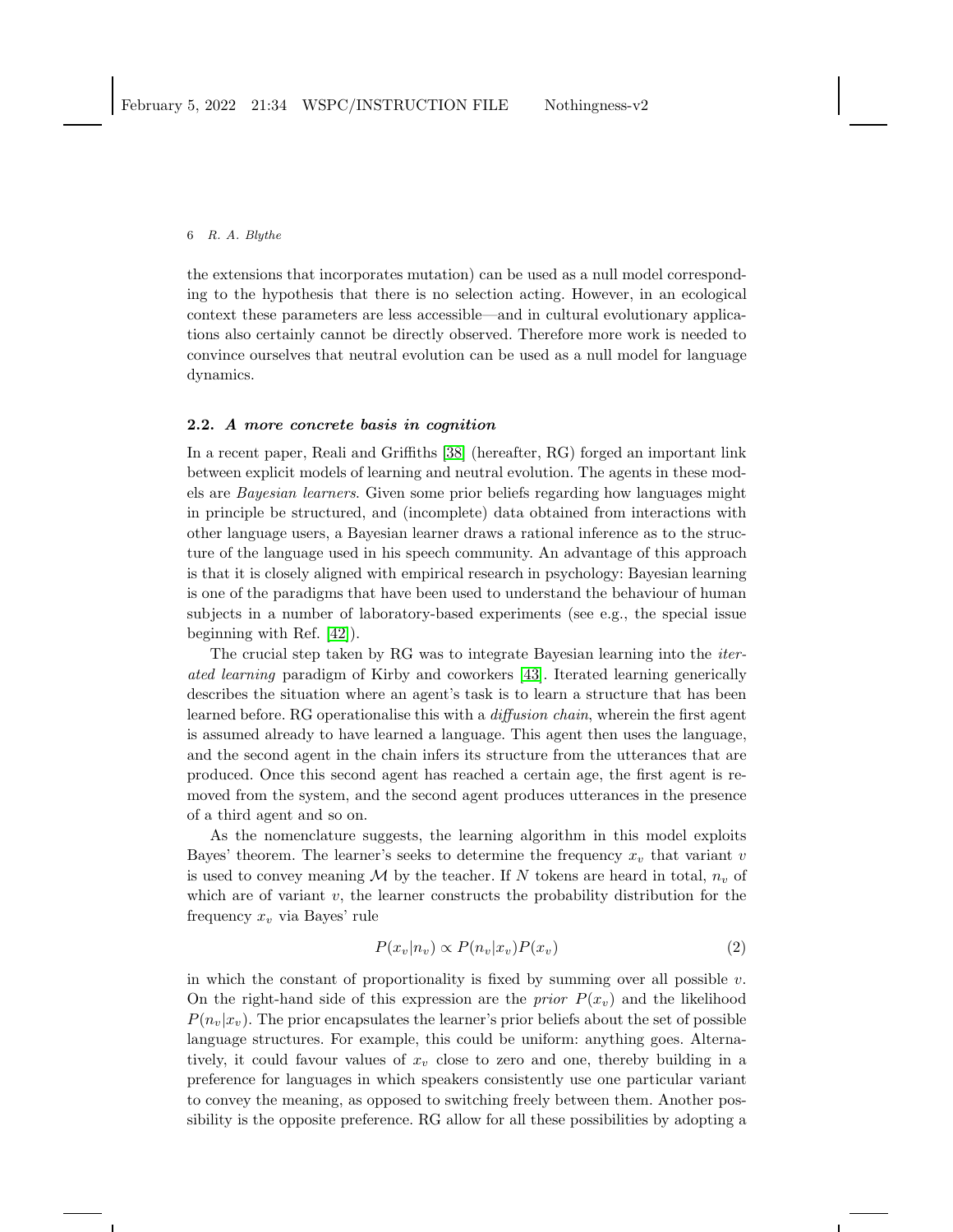Dirichlet distribution for the prior:

$$
P(x_v) \propto x_v^{\gamma - 1} (1 - x_v)^{\gamma - 1} . \tag{3}
$$

If  $\gamma = 1$ , the prior is uniform; consistency is favoured (disfavoured) for  $0 < \gamma < 1$  $(\gamma > 1).$ 

The function  $P(n_v|x_v)$  is the probability the learner ascribes to the event that  $n_v$  tokens of variant v are uttered assuming that the speaker's usage frequency is known to be  $x_v$ . As in the Utterance Selection Model [\[2\]](#page-17-2), RG assume a binomial distribution of N trials (tokens) with a success probability  $x_v$ . Having constructed the posterior distribution  $P(x_v)$ , RG assume that the learner takes its mean to fix an actual value of  $x_v$  to use for his own token productions. As a consequence of these particular choices, RG find that  $x_v$  is governed by a neutral evolutionary dynamics within which mutations between any pair of variants occurs at a constant rate proportional to  $\gamma$ . More precisely, one has for large N the Fokker-Planck equation

<span id="page-6-0"></span>
$$
\frac{\partial}{\partial t}P(x_v,t) = \frac{2\gamma}{k} \frac{\partial}{\partial x_v} (kx_v - 1)P(x_v,t) + \frac{\partial^2}{\partial x_v^2} x_v (1 - x_v)P(x_v,t) \tag{4}
$$

where  $k$  is the total number of possible linguistic variants conveying the meaning  $M$  and one unit of time corresponds to 2N generations of learners.

This derivation of a neutral evolutionary dynamics from a specific model of cognition provides a firmer basis for the use of neutral evolution as a null model for language dynamics. It is however true that the direct mapping to a standard neutral evolutionary model depends somewhat crucially on the choice of the prior, the likelihood function, the way the learner selects  $x<sub>v</sub>$  from the posterior and the fact that one agent learns only from another in a single batch, with the linguistic behaviour remaining fixed after this learning period is over. As noted in the previous section, a rather large number of changes can be made to the Moran model, whilst still being well-described by the diffusion equation [\(1\)](#page-2-1). This is also when mutations are present. It is therefore plausible that there exist other combinations of Bayesian inference and iterated learning may also lead to a model for the language dynamics of the form [\(4\)](#page-6-0), although this has not yet been established.

# 2.3. Linguistic theories and neutral evolution

In sociohistorical linguistics, one is often interested in the question of why a language change (e.g., a change in word order) occurred. A variety of fundamental mechanisms have been proposed. For example, the theory of accommodation [\[21\]](#page-18-12) describes a process in which interacting speakers become more alike in their linguistic behaviour. Speakers who frequently interact with one another would be expected to be more similar than those who rarely converse. A theory that allows for accommodation alone as a mechanism for change may only make reference to different interaction frequencies between pairs of speakers in explaining any observed change process.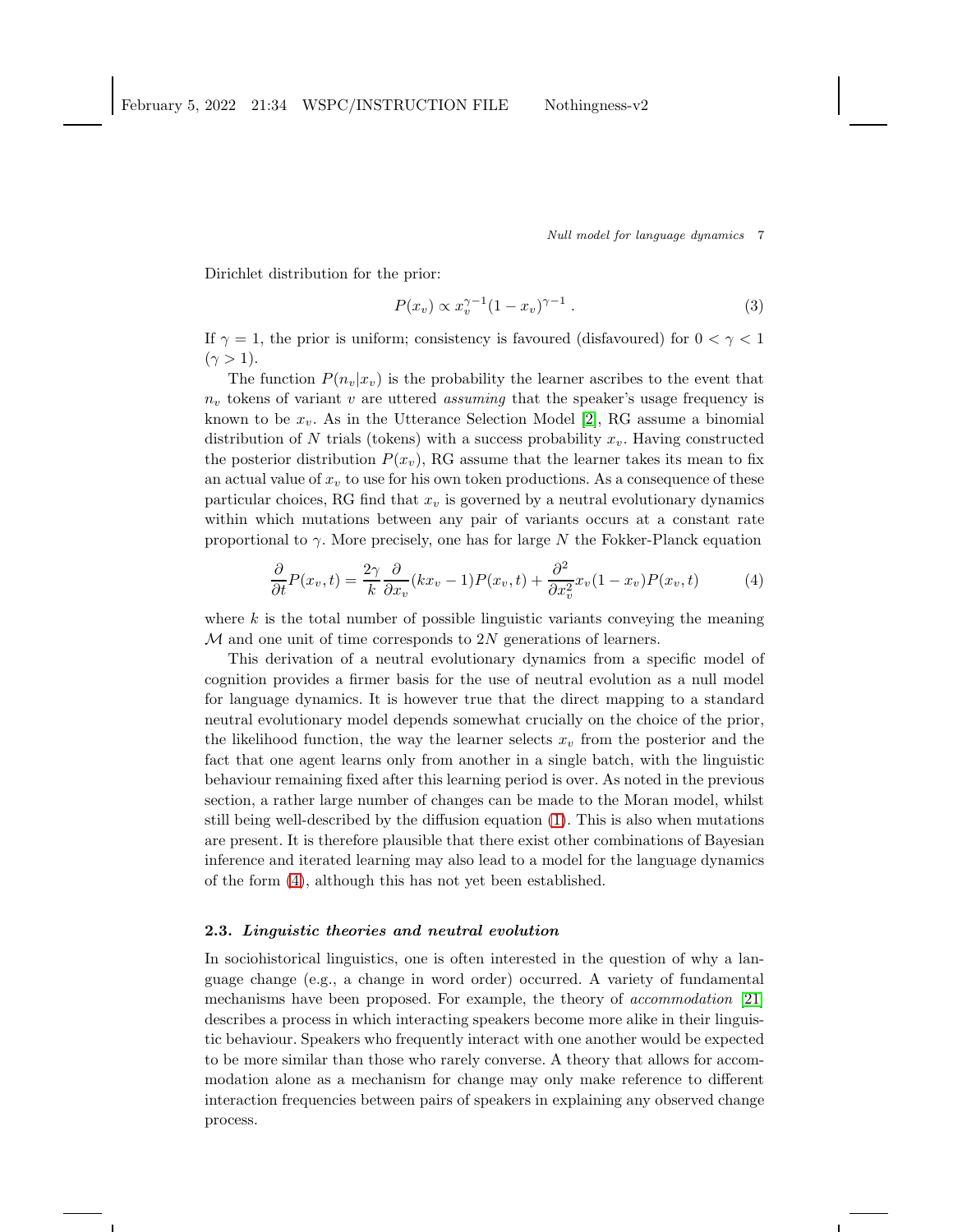In terms of the multi-speaker Moran process introduced in Section [2.1,](#page-2-2) an accommodation-only theory allows for different pairs of speakers to be chosen to interact (have their stores sampled), but the probability that a token is copied from the first to the second speaker must equal that of copying from the second to the first. The weight assigned to another speaker's utterances depends on the identity of neither speaker nor hearer.

Contrasting theories are those that are based on prestige [\[28\]](#page-18-9) or acts of identity [\[29\]](#page-18-13). Here the identity of speaker and listener may both play in role in determining (a) how much weight a listener gives to a speaker's utterances at the time they are produced and (b) whether, at the time of production, a speaker favours one variant over another due to the identity of speakers who are associated with it. An example of an act of identity would be a speaker emulating the linguistic behaviour of a socially prestigious group, perhaps acquiring some of this prestige in the process, or at least identifying themselves as aligning with this group as opposed to any other.

The role of identity as a an explanatory factor in language change has been disputed in some quarters. Most notably, Trudgill argues that, in cases of newdialect formation in emerging societies, the notion of a new national identity played no part in the language changes that took place [\[45,](#page-19-4) [46\]](#page-19-5). Trudgill argues that all such changes took place through the process of accommodation alone, although this is a matter of some debate as the responses to the discussion paper [\[46\]](#page-19-5) demonstrate.

Accommodation- and identity-based theories for language change very nearly map onto neutral and non-neutral models of replication respectively. This can be understood by considered symmetry relations between different variants and between different speakers. By denying a bias towards or against a particular variant at the time of token retrieval (option (b) above), any process of sampling of stored variants that is not invariant under their relabelling is excluded. Additionally preventing anything other than interaction frequency affecting token storage demands an invariance under relabelling of speakers as well as variants. Baxter *et al*  $[2, 3]$  $[2, 3]$ observe that the frequency speaker  $i$  interacts with speaker  $j$  is necessarily equal to the frequency speaker  $i$  interacts with speaker  $i$ . However, the weight ascribed to speaker i's utterances by speaker  $j$  need not equal the converse. An accommodationonly theory, however, does mandate an equality of these weights. Baxter  $et \ al$  [\[5\]](#page-17-7) showed that as a consequence of this symmetry, the social network structure does not affect the choice of time units that yields Eq  $(1)$  (or, if mutations are included, Eq. [\(4\)](#page-6-0)). The only demographic factor affecting the unit of time is the overall size of the speech community. The fact that this quantity is directly observable greatly simplifies the application of neutral models to real instances of language change.

The one place where neutral theory and accommodation-based theories diverge is that a linear sampling of the stored tokens is excluded from the former but not necessarily from the latter. It is therefore possible that one could reject the null hypothesis that a change occurred due to neutral evolution, but this needn't rule out an accommodation-only explanation. We will return to this point below when we examine the case of the New Zealand English language dialect.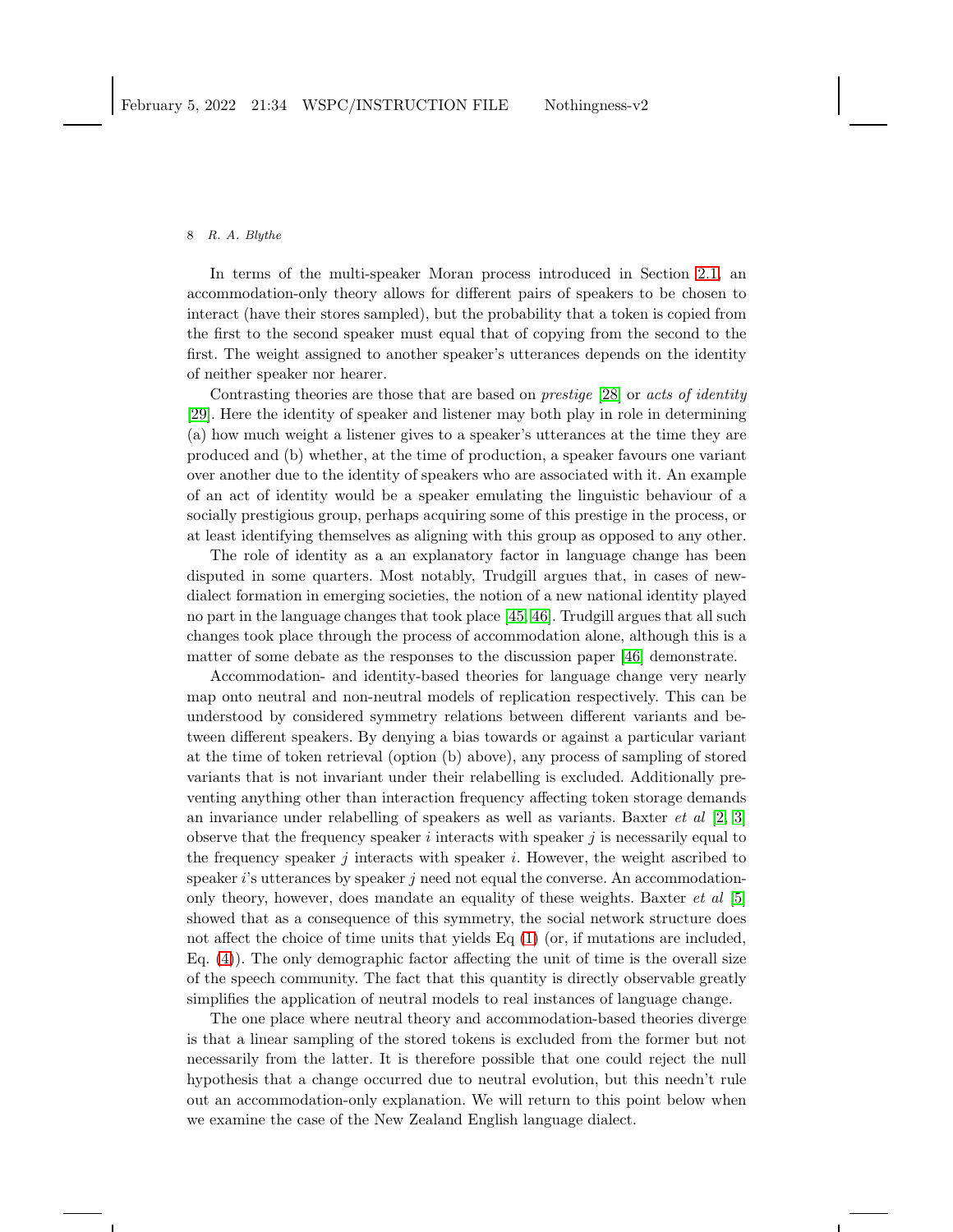# 2.4. Is neutral evolution null enough?

In the introduction we set out three basic requirements that must be satisfied for a model to enjoy a null status. (These are discussed in more detail in the online appendix). First, it must be simple enough that the entire distribution of outcomes it predicts can be calculated. Second, any parameters in the null model must be independently measurable. Finally, the null model must describe all possible outcomes of a theory that excludes a theoretically interesting factor. I now argue that neutral evolution broadly satisfies these requirements as a null model for language dynamics, albeit with a few caveats.

Simple enough? In mathematical terms, the null models of interest here correspond to Eq.  $(1)$ , if mutation is thought not to be relevant, Eq.  $(4)$ , if it is. The full time-dependent solutions of these equations for arbitrarily many variants and starting from any initial conditions are available [\[17,](#page-18-4) [25,](#page-18-14) [4,](#page-17-8) [10\]](#page-17-3). In principle, therefore, the distribution of any function of variant frequencies can be calculated.

No free parameters? The question of whether the null model contains free parameters is more vexing. First we have to decide if mutation appears to be present, or not, and if so, at what rate this is occurring. If there is no evidence for the spontaneous generation of new variants during the period of interest, it would be appropriate to use the mutation-free version of the null model. It still remains to determine how the unit of time in which Eq. [\(1\)](#page-2-1) is defined is related to real time. In the following section we outline one attempt at this.

When mutation is judged to be relevant, one also needs to measure the mutation rate, ideally independently of the data set which is to be tested against the null model. One way to do this may be through laboratory experiments, e.g., by estimating the parameter  $\gamma$  appearing in Reali and Griffith's model (as was done for example in [\[37\]](#page-18-15)). Alternatively, for certain mutation models, there exist ways to test for departure from neutral evolution that do not require knowledge of either time units or mutation rates [\[19\]](#page-18-7). Such tests may be a useful tool in the analysis of cultural evolutionary processes.

Theoretically interesting? The hypothesis that a language change occurred through neutral evolution alone is very nearly theoretically interesting. There is a close—but not quite exact—mapping between neutral evolutionary processes and those that exclude prestige or identity effects. There are, however, two corner cases to contend with. First, the class of neutral models exceeds that allowed by accommodation-only theories, in that it allows for speaker identity to play a role at the time a token is retained in a store. If possible, one must exclude from the null model those instances where such unwanted effects are present. The second issue is that accommodation allows for certain nonlinear effects that are not part of a standard neutral evolutionary theory. If a null model that excludes these nonlinearities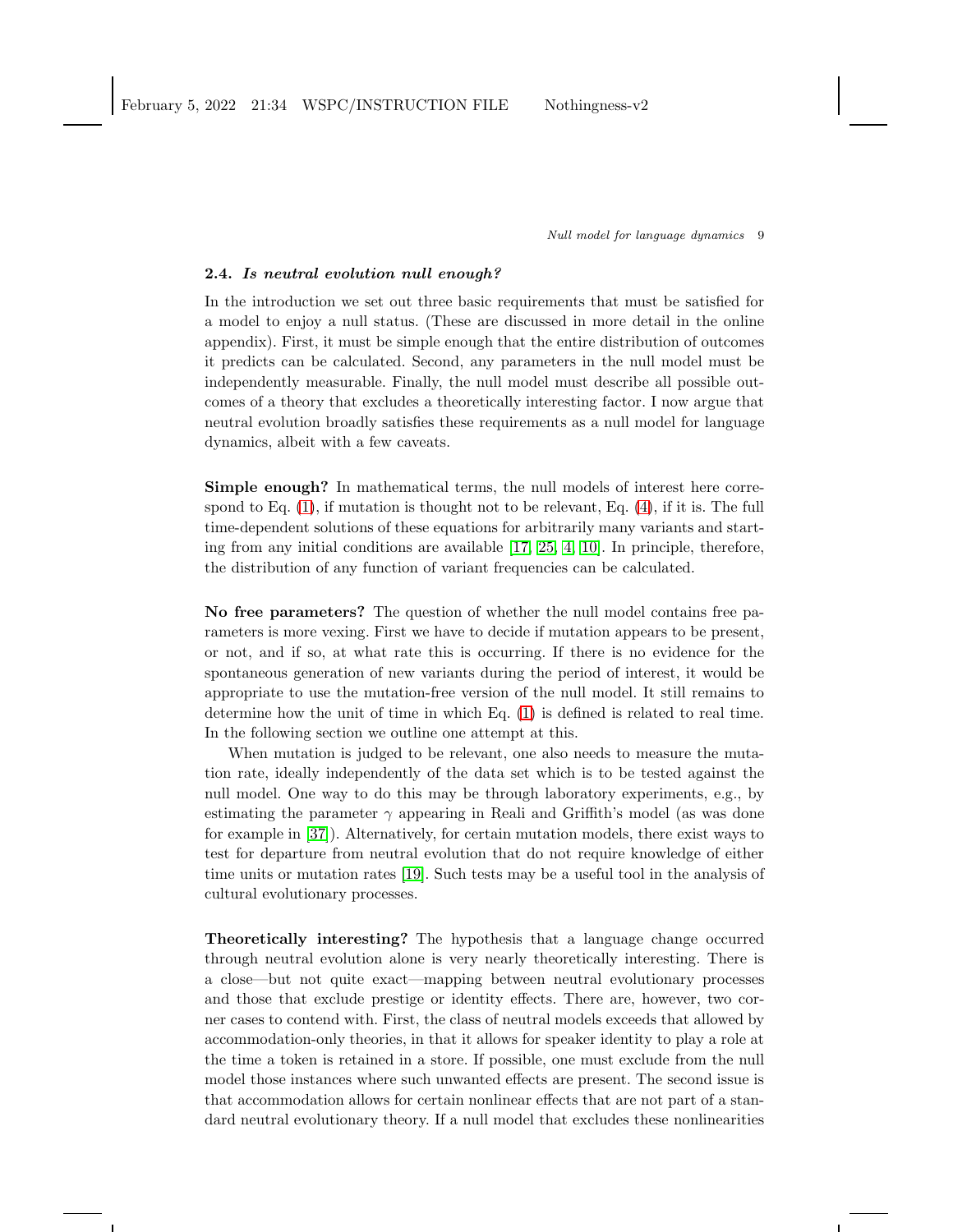were rejected, one would need to check that it would not subsequently be accepted when the nonlinearities are introduced.

In short, despite its imperfections, I regard neutral evolution to be *sufficiently* simple, parameter-free and theoretically interesting to act as a null model for language dynamics.

#### <span id="page-9-0"></span>3. Neutral evolution versus empirical reality

I now examine empirical evidence for and against the null model of neutral evolution as a mechanism for language change, beginning with those cases where the data do not allow the null hypothesis to be rejected.

## 3.1. The New Zealand English dialect

Baxter et al [\[3\]](#page-17-6) used neutral evolution as a null model for the formation of the New Zealand English (NZE) language dialect, as documented in the comprehensive work of Gordon et al [\[22\]](#page-18-16), and upon which Trudgill's accommodation-based theory for new-dialect formation was based [\[45\]](#page-19-4). Briefly, NZE was formed as a consequence of waves of immigrants from Britain and Ireland arriving in New Zealand in the mid-19th century. This placed speakers of different regional dialects of English into contact with one another, and over the subsequent two generations, a considerable amount of variation within the speech community was eliminated.

Trudgill [\[45\]](#page-19-4) discusses in detail several linguistic variables (e.g., phonetic realisations of vowel sounds appearing in a class of words). In each of the cases discussed, one of the variants present in the initial condition is 'fixed' in the present-day dialect (i.e., used consistently by all speakers in the community). An estimate of the initial frequency for each successful variant is provided in [\[45\]](#page-19-4).

Using neutral evolution as to model Trudgill's theory (further constrained to preclude any speaker-based weighting of variants beyond interaction frequency effects), the prediction is that if a variant v is present at a frequency  $x<sub>v</sub>$  in the initial condition it will fix with probability  $x_v$ . To decide whether the observed outcome is consistent with the neutral hypothesis, Baxter et al [\[3\]](#page-17-6) note that with the particular set of frequencies provided by Trudgill [\[45\]](#page-19-4), the observed outcome (in which two variants initially in the minority fixed), had a likelihood that is about one tenth of the most probable outcome. That is, if multiple parallel NZE dialects were to form from the same initial condition, ten cases where all the majority variants fixed would be matched by one case where the observed outcome occurred. This does not appear to be sufficiently rare for the null hypothesis to be rejected.

Another way to quantify the likelihood of the observed outcome under the neutral hypothesis is to apply a type of 'exact test' (see e.g. [\[41\]](#page-19-6)). The idea here is to calculate the cumulative probability of all possible events that have a smaller probability of being realised than the observed event. Again, using the frequency data of [\[45\]](#page-19-4), the combined probability within the neutral theory of all possible New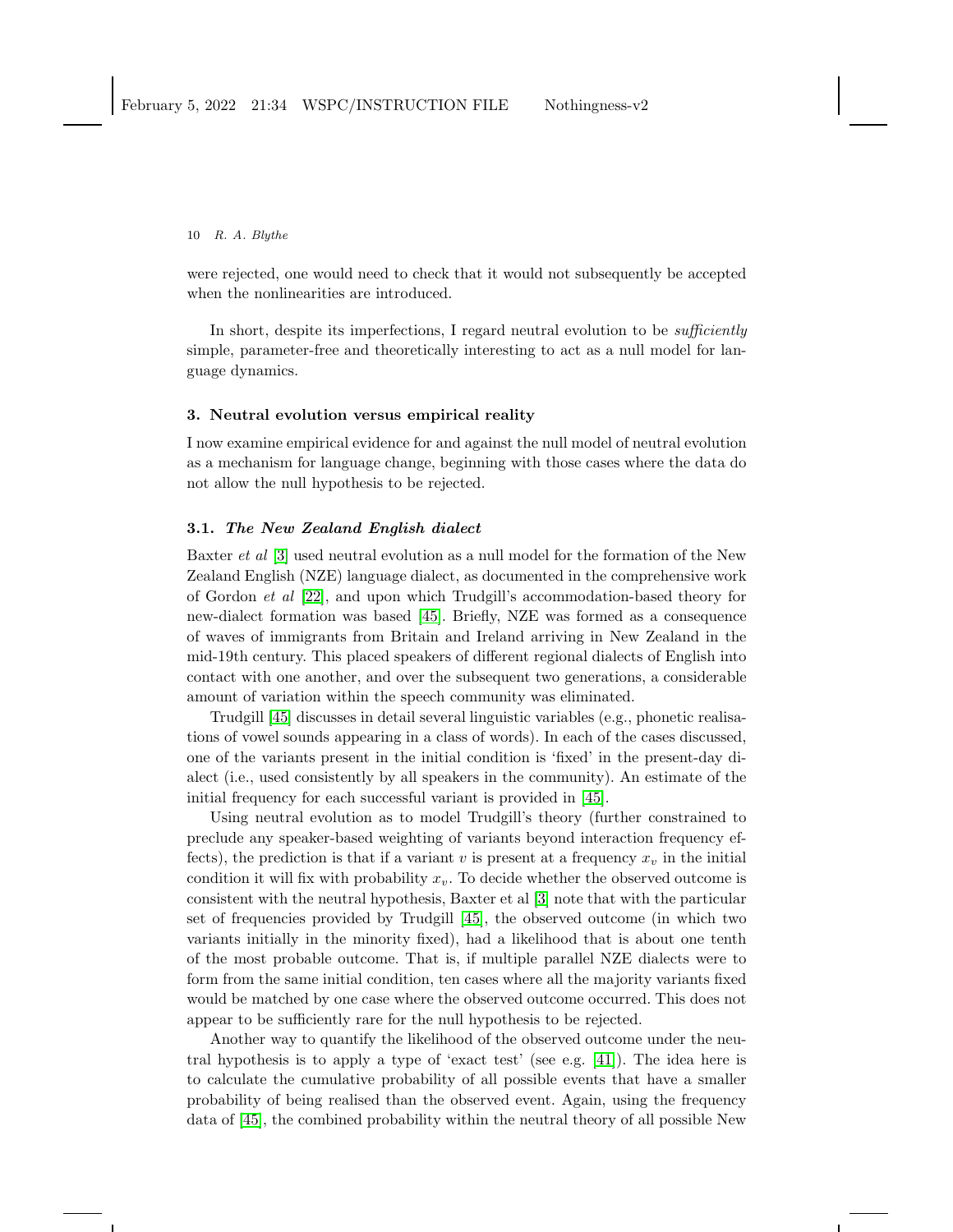Zealand English dialects that are less likely than that observed is 74%. This is too large for the null hypothesis of neutrality to be rejected. Moreover, models that admit nonuniform sampling of stored tokens, but in a way that is invariant under relabelling of variants or speakers, have been found in general to be a worse fit to the NZE frequency data than the linear model [\[9\]](#page-17-9). This leads us to believe that neutral evolution is indeed an appropriate null model for new-dialect formation.

# 3.2. The Zipf word distribution

It is well established that the distribution of word frequencies in a language have a Zipf (power-law) distribution. That is,  $x_k \sim 1/k^{\sigma}$ , where k is the rank of the word  $(k = 1$  is the most frequent word,  $k = 2$  the second most frequent etc.), and  $\sigma$  is some exponent, usually found to be close to unity [\[48\]](#page-19-7). Reali and Griffiths [\[38\]](#page-19-1) have argued that this distribution is to be expected from neutral theory.

To model this situation, RG consider each variant to be a distinct word, and allow in principle an infinite number of them. That is, when a mutation occurs, a hitherto unused word enters the vocabulary. This corresponds to the *infinite alleles* model in population genetics [\[19\]](#page-18-7). In this model, words simply continue to be used at approximately their current frequency, subject to finite sample size fluctuations and the occasional introduction of new words.

Recall that within the formulation of the null model presented in Section [2.1,](#page-2-2) each variant that exists is taken to have a *single* common meaning  $M$ . Thus the actual meaning of words, and in particular, any relationship between word meanings (e.g., synonymy) plays no role in this model. That is, two words with the same meaning are considered to be competing in the same space as two words with completely different meanings. RG do not comment on this aspect of their analysis, nor do they refer to a theory that suggests that words with different meanings should (or should not) compete in this way. Therefore, if the neutral model is found to predict a Zipf distribution of word frequencies (or not), it is somewhat unclear how this finding should be interpreted.

What RG do find can be summarised as follows. They first take a sample of size  $N = 33399$ , since that corresponds to the size of a widely-used corpus of child-directed speech [\[8\]](#page-17-10). On simulating the neutral model with a suitable choice of parameters in the prior, RG find they are able to reproduce the power law with exponent  $\sigma = 1.70$  believed to well describe this corpus. This finding is at odds with that of Fontanari and Perlovsky [\[20\]](#page-18-17) who argue that the variant abundance distribution (when variants are rank ordered) has an exponential tail rather than a power law. Interestingly, these authors cite a earlier work by Tullo and Hurford [\[47\]](#page-19-8) that proposes neutral evolution as a more appropriate null model for a word distribution than an earlier contender that comprised only random emission of symbols and spaces. This illustrates again the important question of what counts as interesting when designing a null model (see online appendix).

Fontanari and Perlovsky provide one explanation as to why a power-law distri-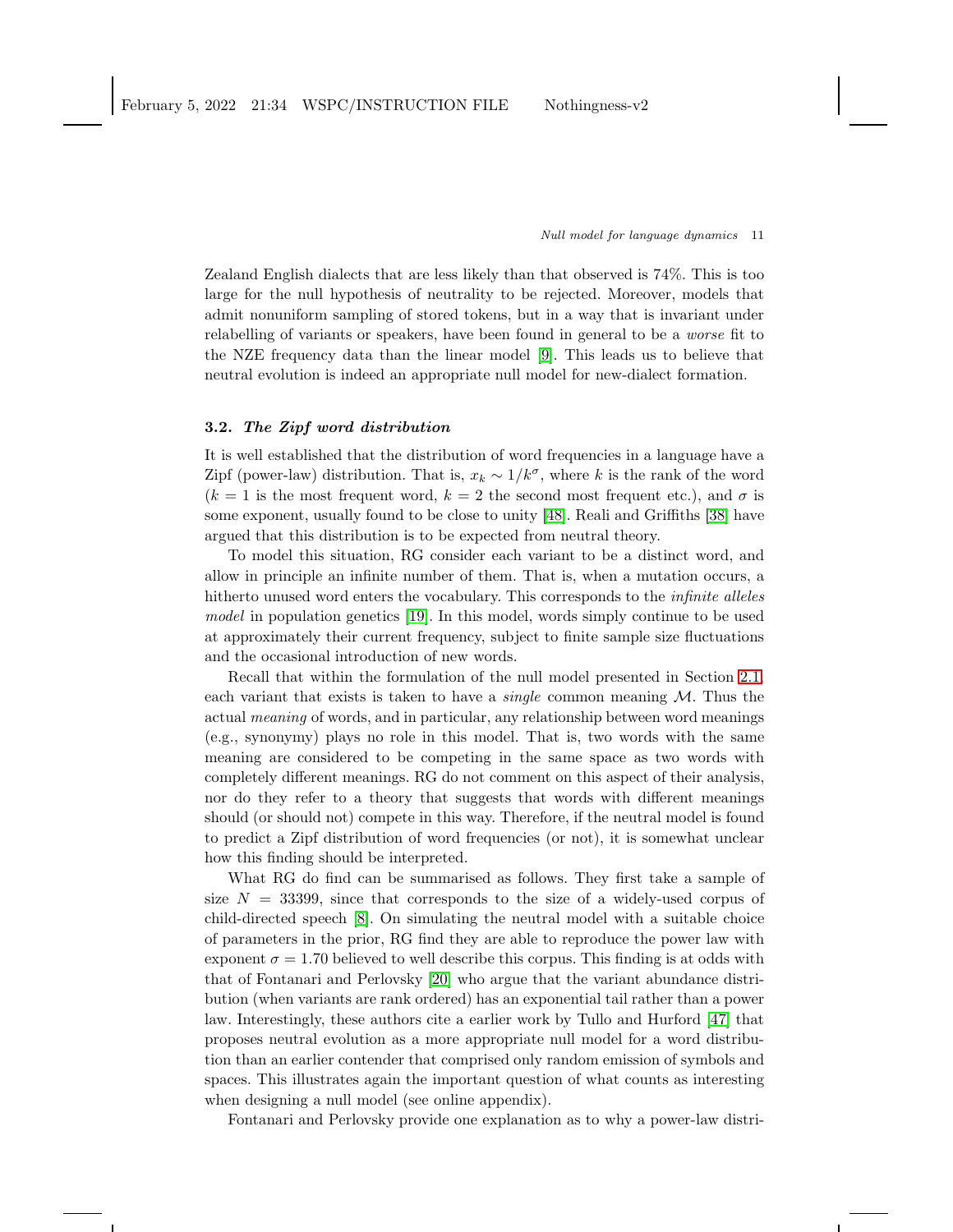bution might be inferred from simulations like those performed by RG, namely finite sample-size effects. The method used in [\[20\]](#page-18-17) appears to probe the full distribution more efficiently than brute-force methods. However, it is not stated precisely how these finite-size effects would lead to a power law, and whether the samples used to determine empirical word distributions fall into this finite-size regime. Closer scrutiny of the role of sample size is needed to resolve this conflict.

# 3.3. Rate of lexical replacement as a function of frequency

In a prominent paper, Lieberman et al [\[30\]](#page-18-18) established that the rate at which an irregular verb was regularised decreases with its usage frequency. Whilst linguists have long understood the importance of frequency in terms of linguistic structure (see e.g., [\[13\]](#page-18-19) for a collection of articles on this topic), Lieberman et al's contribution was to state the functional form of a relationship that could be inferred from empirical data. Specifically, they found that replacement rate of an irregular verb is inversely proportional to the square-root of its frequency. Reali and Griffiths [\[38\]](#page-19-1) have argued that this functional form is also to be expected from neutral theory.

To apply neutral evolution to this situation, RG took each variant to be a different verb, and asked the question: given that a particular verb is used with frequency  $x$ , how long does it take to go extinct within the infinite-alleles model? It was then assumed that when a verb went extinct, it would be replaced by a regular form with the same meaning. The regularisation rate was then taken to be the reciprocal of the extinction time. Simulating this process, and plotting the results as a function of the initial frequency, an inverse square-root relationship between initial frequency and replacement rate was found. However, a mathematical analysis, also presented in [\[38\]](#page-19-1) shows that the inverse square-root law is not exact for neutral evolution (although it is a reasonable fit across a certain range of frequencies). More stringent statistical tests are needed to determine conclusively whether the data for verb regularisation really is compatible with neutral theory.

What is perhaps more concerning about this formulation is that all other verbs that coexist with the one that is outgoing have the same status. What is not included in this model is the fact that the regular and irregular form of some verb are competing with each to be used for a common meaning, while the regular forms of two different verbs are not necessarily in competition with each other (at least not in the same way). Again, it is important to relate the model more directly to linguistic theories for how verbs compete with one another.

# 3.4. The trajectory of an innovation

It is widely recognised among linguists that when a new convention usurps an existing one, the frequency of the innovation follows an 'S-curve' trajectory, starting slowly, then gathering pace, before slowing down again as the old form dies out. In their remarkable work, Reali and Griffiths [\[38\]](#page-19-1), further claim that neutral evolution exhibits such a phenomenon.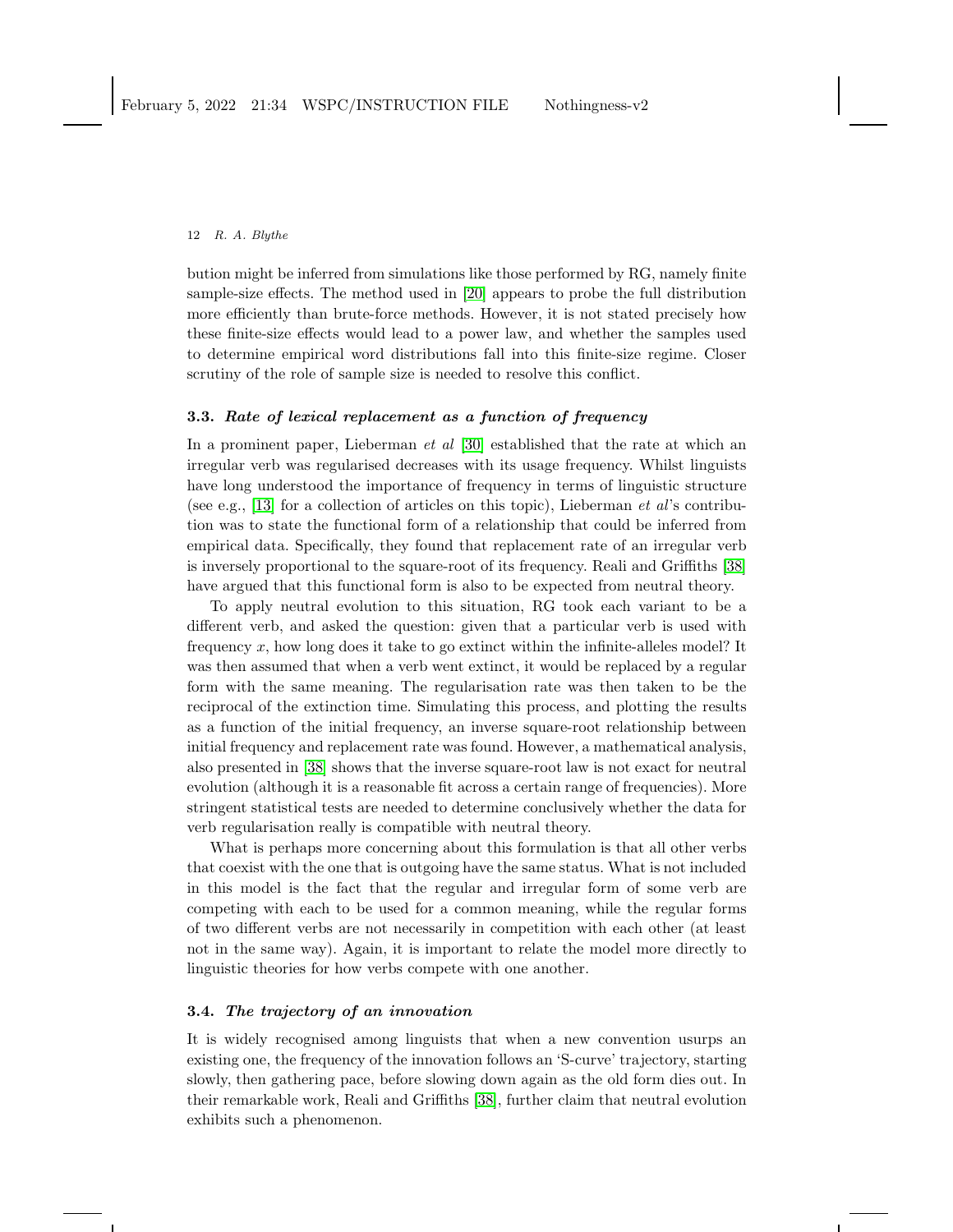#### Null model for language dynamics 13

To arrive at this conclusion, RG note an important subtlety. An equation like [\(1\)](#page-2-1) describes all possible future trajectories starting from an initial condition. In particular, the time at which a variant fixes is a random variable. However, in an instance of observed change, this time is a known quantity. RG thus argue that one should condition on fixation occurring at a particular time. When this is done, one finds that the mean trajectory of the incoming variant, averaged over multiple realisations of the process, follows an S-curve.

However, this does not quite correspond to the empirical situation, in which only one realisation of the process is observed. Here what is needed is the probability of the observed trajectory within the subsensemble of changes that fix at the same time. As far as I are aware, calculation of this quantity is an outstanding technical challenge. Until this is achieved, it is hard to know whether conditioning neutral evolution on a given fixation time is sufficient to generate an S-curve with high probability in individual stochastic realisations of the dynamics.

# 3.5. The rate of new-dialect formation

We conclude by returning to the example of New Zealand English. In addition to the final structure of the new dialect, Baxter et al [\[3\]](#page-17-6) also considered the formation time, noting that it was completed in a remarkably short period (approximately 50 years) given the size of the speech community (some 100, 000 or more speakers). We recall from Equation [\(1\)](#page-2-1) that all timescales are proportional to a single characteristic timescale. In the restricted class of neutral evolutionary models that correspond to the accommodation-only theory advanced by Trudgill [\[45,](#page-19-4) [46\]](#page-19-5), Baxter et al found that this characteristic timescale is proportional to the community size, and does not depend on its structure. The origin of this surprising structure independence is in the symmetry between pairs of speakers that is implied by the accommodation-only theory. That is, if in any one interaction, each speaker accommodates towards the other by the same degree, only the community size matters. Community structure may play a role if this symmetry is relaxed and could, for instance, explain the variance of linguistic diversity with community structure noted by Lupyan and Dale [\[31\]](#page-18-20), though we do not discuss this possibility further here.

Even within the accommodation-only scenario, there remains one important factor that does contribute into the emergent timescale for language change. This is the time it takes a speaker to forget a stored token. If the community is large, this time must be short to allow the change to proceed at the observed pace. However, it cannot be arbitrarily short: it certainly can't be shorter than the time between any two utterances. Experiments on infants [\[40\]](#page-19-9) suggest that any reasonable estimate for this time should in fact exceed two days. Already, given the size of the speech community, this leads to a characteristic timescale for the formation of the new dialect that vastly exceeds the two generations that was actually observed. Whilst there remains considerable uncertainty in the appropriate choice for the shorter timescale in this model, it seems likely that the null hypothesis of neutral evolution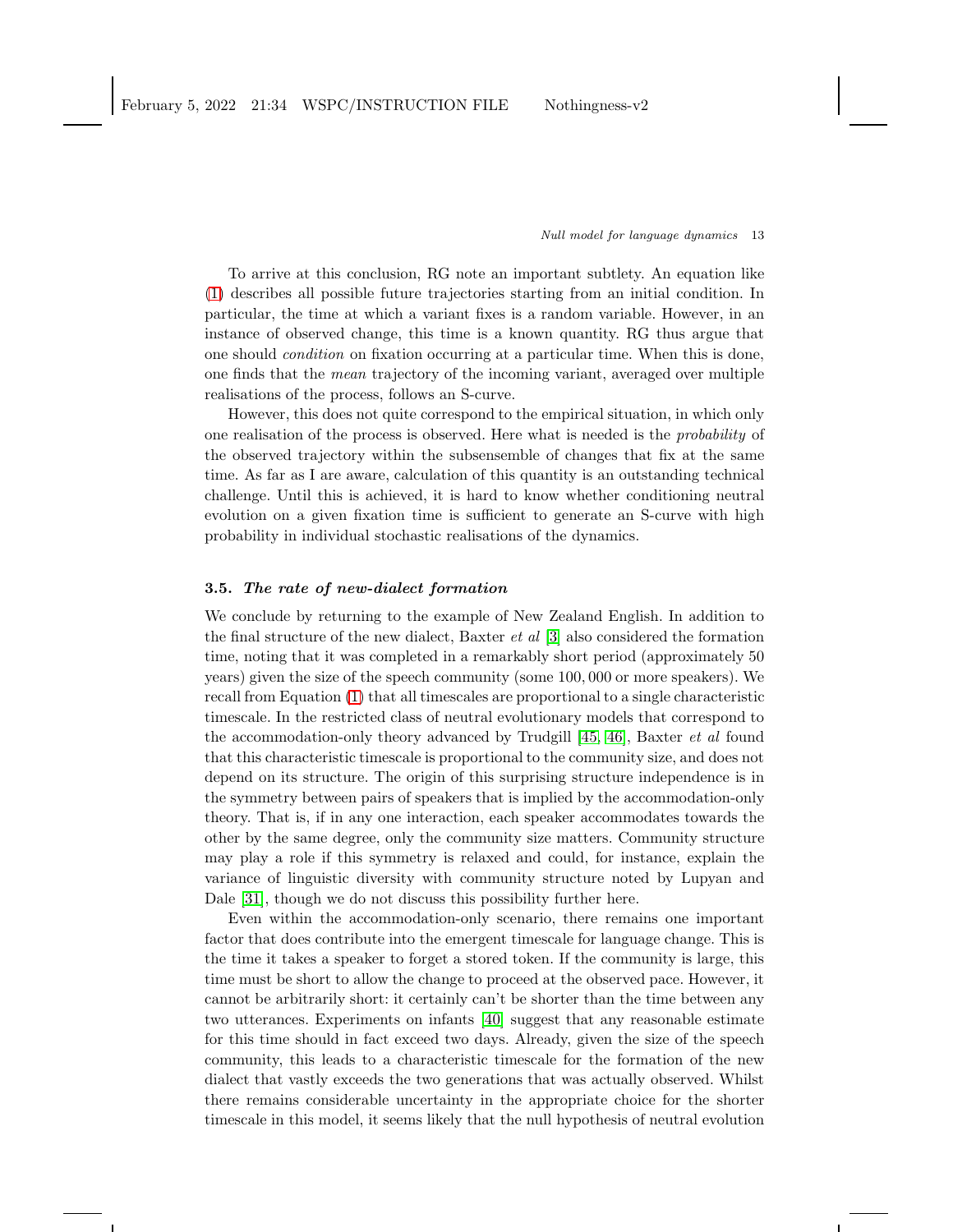driving the formation of New Zealand English can be rejected.

# 4. Challenges for the future

In this work I have critically addressed the question of how to apply simple models of language dynamics to relevant empirical data. As an alternative to the construction of models whose microscopic rules appear to be informed largely by guesswork, I advocate a systematic approach based around a null model which, when rejected, implies a theory of a fundamentally different kind to the corresponding null hypothesis. I have further proposed that neutral evolution, as defined in Section [2,](#page-1-0) is an appropriate null model for language dynamics, in that it mostly satisfies the requirements set out in the introduction.

The main selling point is that this model is robustly arrived at from diverse starting points that have one particular feature in common: the only factor affecting language dynamics is the frequency that different variant forms for a particular meaning are used by a speaker's interlocutors. At the most basic level this corresponds to a *usage-based* theory for language dynamics in which linguistic structures that emerge are mostly determined by interactions with other language users (see e.g.,  $[44]$ ). (These theories contrast with *generative* approaches which typically ascribe a much greater importance to innate aspects of cognition in predetermining the structure of languages). Another factor in favour of neutral evolution as a null model is that it excludes such complicating factors as the meaning of words or the social status of interlocutors. Finally, this model is well studied, particularly in the population genetics literature, and many of its predictions are precisely known.

The evidence that some aspects of language dynamics might be accounted for by neutral evolution was reviewed in Section [3.](#page-9-0) Here it was found that neutral evolutionary models corresponding to a theory for language change driven purely by accommodation could quantitatively describe the structure of the New Zealand English language dynamics but not the speed at which it was formed. Although there were free parameters in the model used for this analysis, these conclusions were found to be independent over the range of values they could reasonably take (see [\[3\]](#page-17-6) for full details). On the other hand, the quantitative support for neutral evolution provided by Reali and Griffiths [\[38\]](#page-19-1), namely compatibility with wordfrequency distributions and lexical replacement rates, involved parameter fitting in both cases. According to Gotelli and McGill [\[24\]](#page-18-11) parameter fitting is problematic because it biases the null hypothesis in favour of being accepted. Meanwhile, as we noted above in the case of verb regularisation, it is not always clear what the null hypothesis corresponding to neutral evolution is. This is of crucial importance in understanding the theoretical consequences of rejecting the null model.

From the discussion of Section [3](#page-9-0) it is apparent that applying a model even as simple as neutral evolution to empirical data can be difficult in practice. In part this can be due to the nature of available data: it is always difficult to test a theory when data are limited. This, however, is a state of affairs that suggests effort should be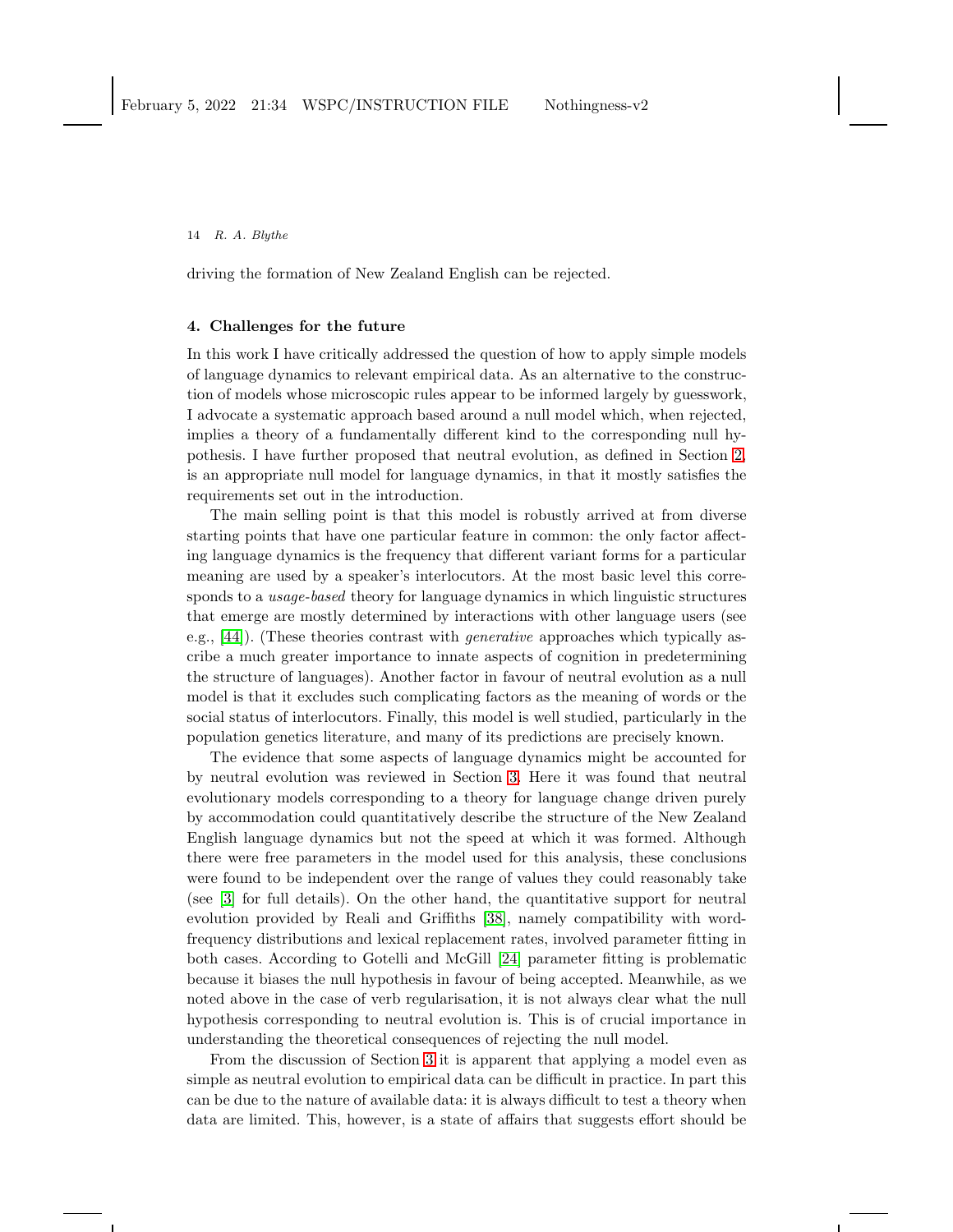#### Null model for language dynamics 15

expended on the collection of more relevant data, rather than on the development and study of new models, echoing the sentiment of Castellano et al referred to in the introduction. An important contribution that modellers can make here is to determine precisely what data would most effectively yield the deepest insights into the fundamental mechanisms driving language dynamics.

We have, however, also seen that despite the venerability of neutral evolution, a number of technical challenges stand in the way of its being fully understood. The space of models that has been shown to be characterised at some level by neutral evolution is growing on a daily basis. As was discussed in Section [2,](#page-1-0) many modifications can be made to the most simple neutral models whose only effect is to change its single characteristic timescale. What is missing is a precise understanding of what factors lead to a fundamentally different dynamics, and what these factors correspond to in terms of linguistic theory. The relationship between simple models for language dynamics and Bayesian learning uncovered by Reali and Griffiths looks like particularly fertile ground for future enquiry. As we have noted, the robustness of neutral evolution as a model for language dynamics when adopting more abstract starting points suggests that a wide range of combinations of Bayesian and iterated learning should ultimately deliver a neutral evolutionary dynamics of some type or other. Further experimental research, interpreted with the Bayesian learning formalism, would also appear to be useful in constraining parameters that appear in models of language dynamics.

Even within the simplest models, i.e., those described by Equations [\(1\)](#page-2-1) and [\(4\)](#page-6-0), some basic properties seem at best poorly appreciated and at worst unknown to us at this time. For example, the nature of the distribution of variant frequencies within neutral evolution needs to be more widely appreciated. Perhaps more importantly, Reali and Griffiths emphasise the effects of conditioning the distribution of trajectories generated by neutral evolution on certain observed properties. This seems to have received very little attention within the modelling community, a fact that prevents certain empirical properties of language change (like the trajectory followed by an innovation) from being satisfactorily analysed.

Closer study of change trajectories is one way in which departure from neutral behaviour may be detected. Much sociolinguistic research is concerned with the manner by which one linguistic variant usurps another, these processes sometimes taking up to several hundred years (as, for example, in the case of the marking of the future tense in Brazilian Portuguese English [\[35\]](#page-18-21)). Such records of the past are typically unavailable for ecological changes and it may be that there are new ways to detect the presence of selection by examining the time-course of change. Meanwhile, there are a number of statistical tests to non-neutral diversity patterns in communities sampled at a single point in time (mostly based on Ewens' sampling formula and its relatives [\[19,](#page-18-7) [18\]](#page-18-22)). To my knowledge, such tests have yet to be applied to cultural evolutionary data.

In short, to achieve the goal of linking models to data, I argue not for more models and certainly not for the cuteness of a model's behaviour being the sole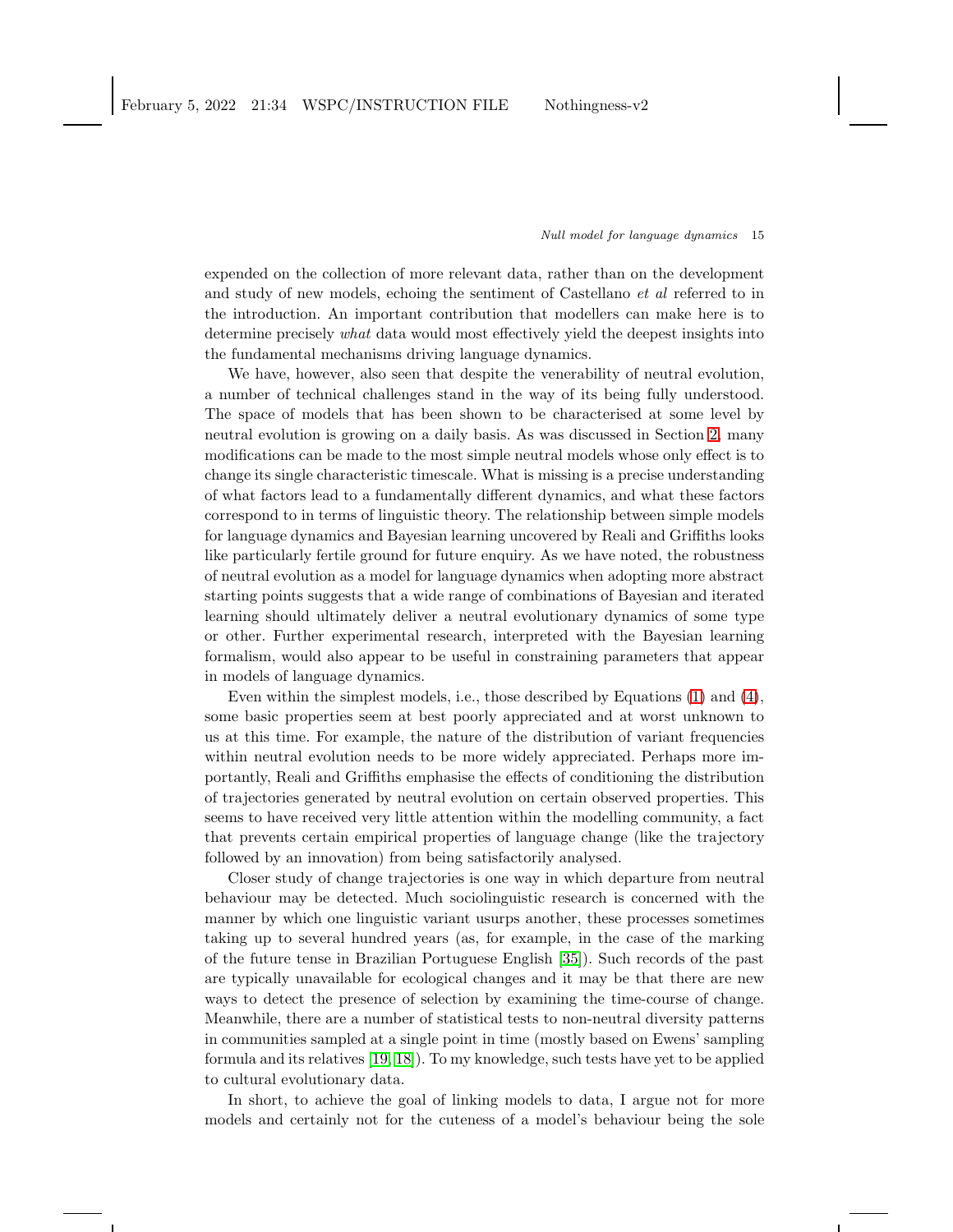factor in an evaluation of its importance. Instead what I believe is needed are null models that incorporate all possible factors that are excluded by an interesting, nontrivial and relevant theoretical viewpoint. For those cases where one wishes to identify social identity or meaning as being significant in a language change, neutral evolution seems to fit the bill. No doubt there are other null models that are relevant to other key questions about language dynamics, but I think it is fair to say that considerable effort must be expended if we are to draw these out of the vast array of models that have been presented in the statistical mechanics literature so far.

## Appendix A. (Online only) Desiderata for a null model

In the main text I provided three basic criteria that should be satisfied by a valid null model:

- Sufficiently simple that the distribution of observable outcomes can be calculated.
- Sufficiently few free parameters that the model can be falsified.
- Sufficiently strong connection to a relevant theory that rejection of the null model is informative.

In this online appendix I expand on the reasoning behind these requirements.

Most scientists are familiar with the concept of a null hypothesis in the application of statistical tests to empirical data. The textbook [\[36\]](#page-18-23) example comprises a series of measurements that can be partitioned into two groups according to some factor of interest to the experimenter. For example, one could take a bunch of scientists of a certain age, count how many papers each has written, and then divide them into two groups according to whether they drink coffee or not. A statistical test, such as a  $t$ -test [\[36\]](#page-18-23), could then be used to ascertain the probability that the null hypothesis, namely that any observed difference in productivity among coffee drinkers compared to their abstinent counterparts is due to finite sample-size effects alone, is compatible with the data. If this probability is sufficiently small, one concludes that any difference between the two groups is significant, and can be ascribed to coffee drinking accordingly.

Buried deep within this test is the *null model* that is used to obtain the distribution of differences between groups, given that each group is a sample drawn from a single common parent distribution. The purpose of the null model, therefore, is to generate all possible realisations of the same experiment, so that the experimenter can assess whether the one that was performed is consistent with assumptions of the null model. In the case of a  $t$ -test, the central assumption is that each measured data point is an independent sample from a Gaussian parent distribution.

From this simple example, we can extract two important features that a null model should exhibit. First, it must be possible to determine the probability distribution of experimentally observable outcomes under the assumption that the null hypothesis is correct. Second, the model should take into account all uninteresting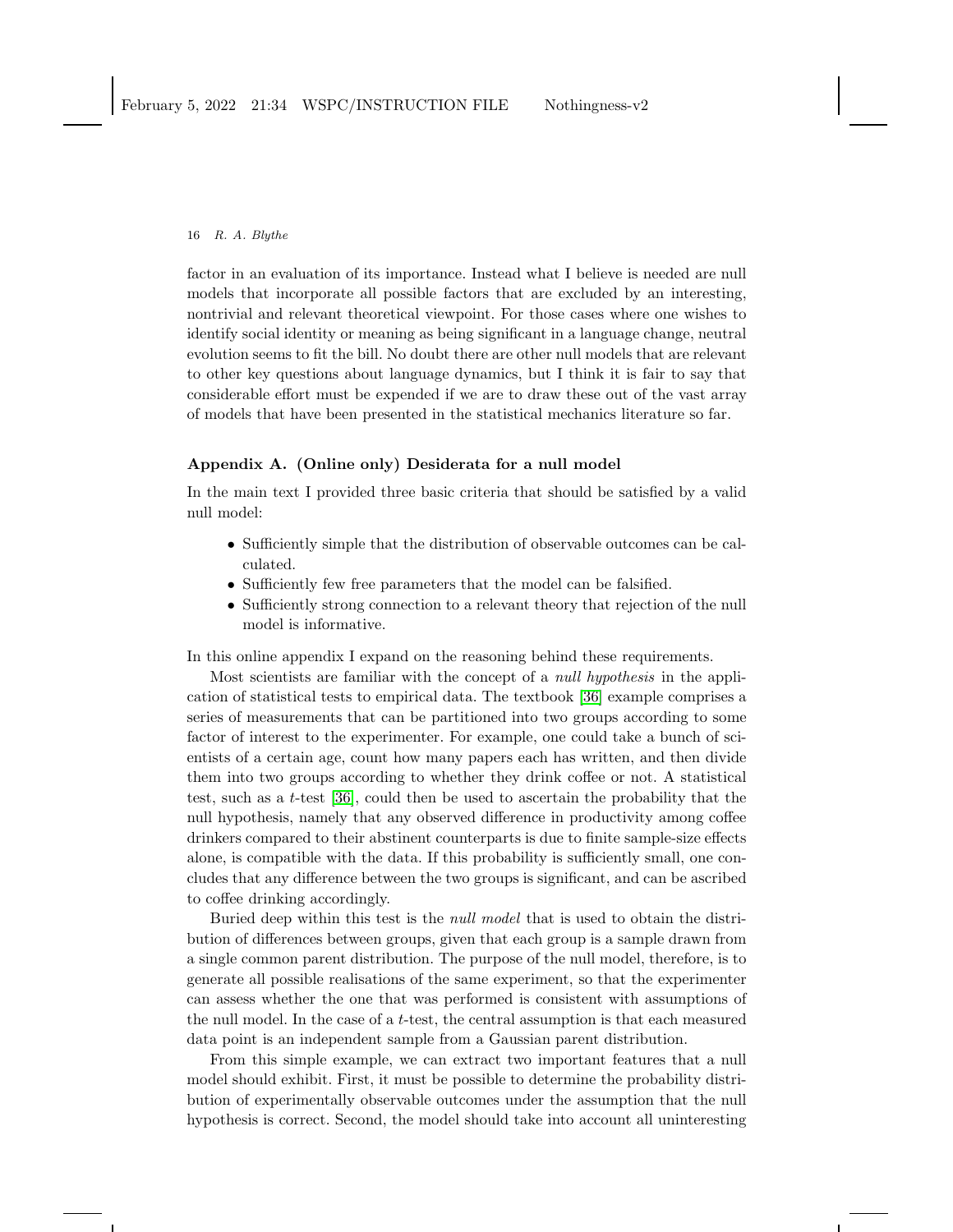#### Null model for language dynamics 17

effects. Then, if one observes an outcome that is sufficiently unlikely within the null model, one can conclude that this is due to an effect that is interesting.

It should be apparent that there is a conflict between the simplicity demanded of a model if the entire distribution of outcomes is to be calculated and the complexity needed to take into account every factor that is not of interest to an experimenter. There are two even more troublesome questions, however. First, what counts as interesting? And second, how much of one's prior beliefs about the system should be incorporated into the null model?

These questions are inter-related, as our (de)caffeinated scientific writers can illustrate. We are, presumably (but see below), interested only in a direct relationship between coffee drinking and a long CV. It is, however, possible that the reason why one group of scientists drinks a lot of coffee is that they work together in a collaboration that holds its meetings in a cafe. This might serve to correlate their publication lists, which in turn leads to one of the assumptions of the null model being violated. Thus there is potential for an effect of coffee-drinking on productivity to be erroneously inferred. There are two ways to handle this problem: either one can make the experiment more like the null model (by trying to minimise any correlations between data points) or one can make the null model more like the experiment (by choosing a test that allows for the existence of such correlations). Both amount to the same thing, viz, incorporating additional knowledge of the system into the inference process.

Clearly this practice must be scientifically acceptable. Indeed it is desirable that the null model contains empirically plausible processes that nevertheless exclude the postulated explanatory factor. There is obvious scope for considerable subjectivity here, and entire books have been written on this subject (see, for example, [\[23\]](#page-18-24) for a discussion of the application of a range of null models to ecological data). What is perhaps unacceptable is the practice of including free parameters in a null model, and fitting these to the data set that the model is then applied to. As pointed out by Gotelli and McGill [\[24\]](#page-18-11), this results in a reduced probability of rejecting the null hypothesis. Unfortunately, even when one is careful to avoid it, parameter tuning can enter into the application of statistical mechanical models of social dynamics to empirical data in those rare cases where this has been attempted. To pick an example at random, an analysis of Brazilian election results [\[7\]](#page-17-11) makes the point that an arbitrary rule is no longer required as an explanatory factor when a particular network topology of interactions is adopted, which improves on a previous model. However, one can equally criticise this analysis on the grounds that the neither the network structure adopted, its size, nor the intermediate time point that was chosen to compare the model with empirical data were parameters fixed by observations other than agreement with a single set of data. The reason why this practice is problematic can be understood from the extreme case of a null model with sufficient flexibility in its parametrisation that it is compatible with any arbitrary data set. In this case, the null hypothesis corresponds to a theory that is not falsifiable, which is clearly something to be avoided. One way to help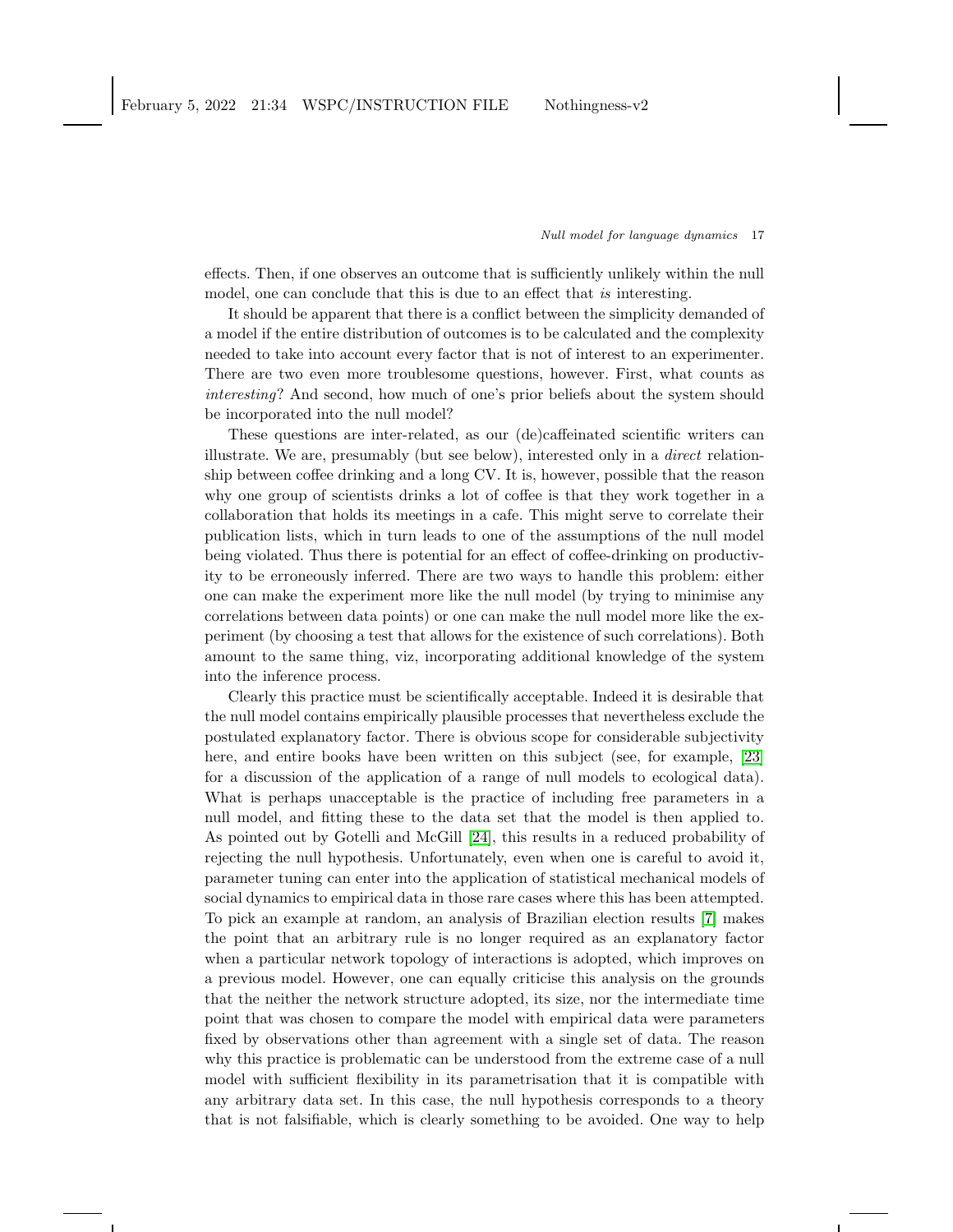avoid such pitfalls is to be clear about the hypothesis that is being rejected when improvements to models are being made.

This leads us back to the question of what counts as interesting. This can only be answered with reference to the prevailing theoretical wind. Again, taking ecology as an example, Gotelli and Graves "favor a more balanced view that null models describe the assembly of communities, but do not specify all the details of the colonization process" ([\[23\]](#page-18-24), p4). To an outsider, this particular boundary between what is allowed into a null model and what is kept out may seem arbitrary but is motivated by a desire to lump together a large class of models, each one a specific instance of a general theory one wishes to reject. It is this theoretical input that I propose as being of greatest importance in the development of a null model. If a theory for social dynamics is based on the hypothesis that a particular factor is (ir)relevant in determining how these dynamics play out, a well-designed null model should in principle allow this hypothesis to be tested with appropriate data. In order to achieve Castellano et al's goal of "establishing social dynamics as a sound discipline grounded on empirical evidence" [\[14\]](#page-18-0), I would argue that engagement with current theories in linguistics, psychology, sociology and elsewhere is a crucial step. Careful construction of a null model with reference to these theories is a way that this can be done in practice.

# <span id="page-17-5"></span>References

- <span id="page-17-2"></span>[1] Baxter, G. J., Voter model with time-dependent flip rates, Preprint [arXiv:1104.2840.](http://arxiv.org/abs/1104.2840)
- [2] Baxter, G. J., Blythe, R. A., Croft, W., and McKane, A. J., Utterance selection model of language change, *Physical Review E*  $73$  (2006) 46118.
- <span id="page-17-6"></span>[3] Baxter, G. J., Blythe, R. A., Croft, W., and McKane, A. J., Modeling language change: An evaluation of Trudgill's theory of the emergence of New Zealand English, Language Variation and Change  $21$  (2009) 257–96.
- <span id="page-17-8"></span>[4] Baxter, G. J., Blythe, R. A., and McKane, A. J., Exact solution of the multi-allelic diffusion model, Mathematical Biosciences 209 (2007) 124–70.
- <span id="page-17-7"></span>[5] Baxter, G. J., Blythe, R. A., and McKane, A. J., Fixation and consensus times on a network: A unified approach, *Phy. Rev. Lett.* **101** (2008) 258701.
- <span id="page-17-0"></span>[6] Bentley, R. A., Lipo, C. P., Herzog, H. A., and Hahn, M. W., Regular rates of popular culture change reflect random copying, Evolution and Human Behavior 28 (2007) 151—58.
- <span id="page-17-11"></span>[7] Bernardes, A. T., Stauffer, D., and Kertész, J., Election results and the Sznajd model on Barabasi network, European Physical Journal B 25 (2002) 123.
- <span id="page-17-10"></span>[8] Bernstein-Ratner, N., Patterns of vowel modification in Motherese, Journal of Child Language 11 (1984) 557–78.
- <span id="page-17-9"></span>[9] Blythe, R. A., Generic modes of consensus in stochastic language dynamics, Journal of Statistical Mechanics: Theory and Experiment (2009) P02059.
- <span id="page-17-3"></span>[10] Blythe, R. A., Ordering in voter models on networks: Exact reduction to a singlecoordinate diffusion, J Phys A: Math. Theor. 43 (2010) 385003.
- <span id="page-17-4"></span><span id="page-17-1"></span>[11] Blythe, R. A., Random copying in space, Advances in Complex Systems (2011).
- [12] Blythe, R. A. and McKane, A. J., Stochastic models of evolution in genetics, ecology and linguistics, Journal of Statistical Mechanics: Theory and Experiment (2007) P07018.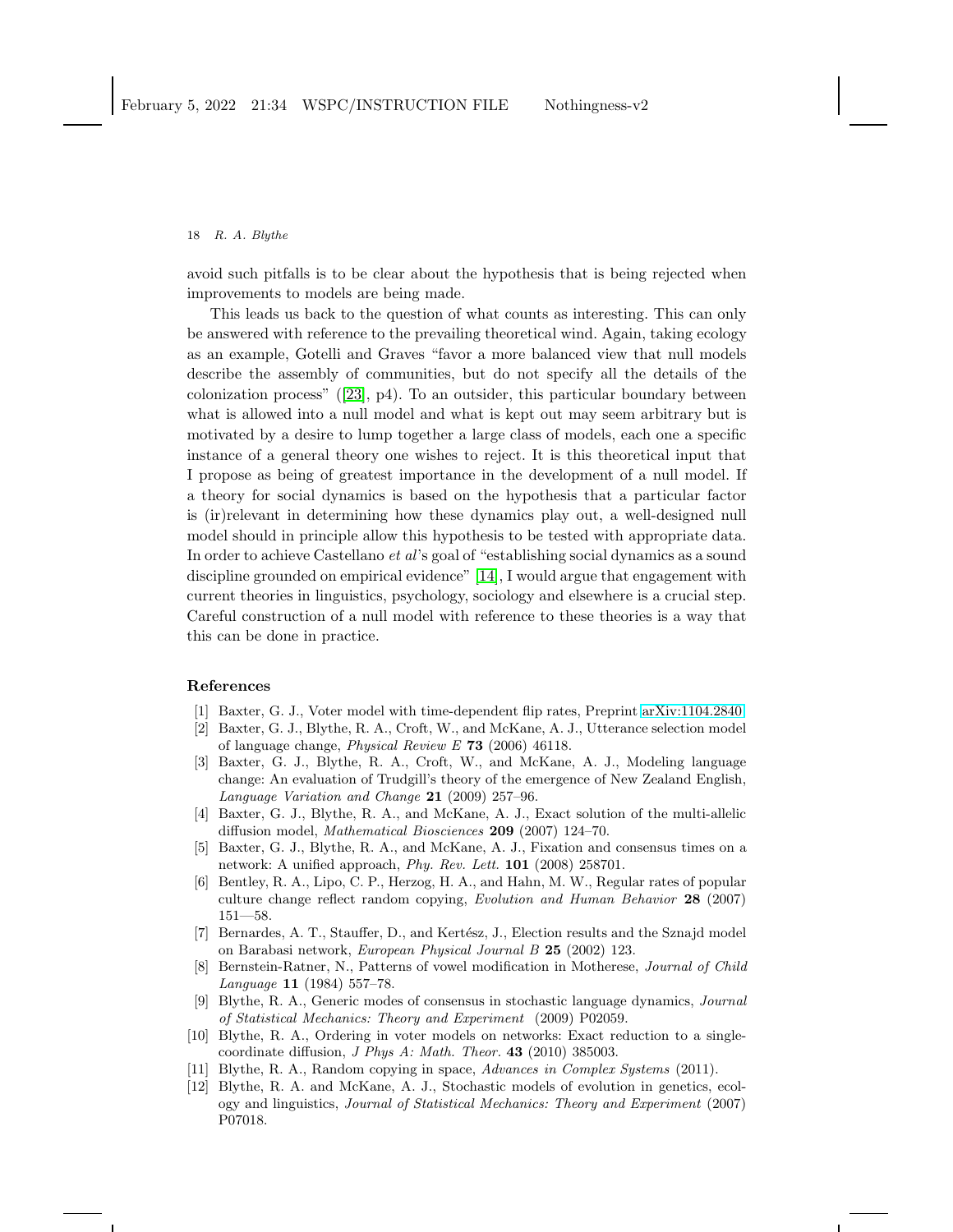Null model for language dynamics 19

- <span id="page-18-19"></span>[13] Bybee, J. and Hopper, P. (eds.), Frequency and the emergence of linguistic structure, Typological Studies in Language, Vol. 45 (John Benjamins, Amsterdam, 2001).
- <span id="page-18-0"></span>[14] Castellano, C., Fortunato, S., and Loreto, V., Statistical physics of social dynamics, Reviews of Modern Physics 81 (2009) 591–646.
- <span id="page-18-1"></span>[15] Christiansen, M. H. and Kirby, S., Language evolution: consensus and controversies, Trends in Cognitive Sciences 7 (2003) 300–7.
- <span id="page-18-8"></span>[16] Croft, W., Explaining language change: An evolutionary approach (Longman, Harlow, UK, 2000).
- <span id="page-18-4"></span>[17] Crow, J. F. and Kimura, M., An introduction to population genetics theory (Harper and Row, New York, NY, 1970).
- <span id="page-18-22"></span>[18] Etienne, R. S., A new sampling formula for neutral biodiversity, Ecology Letters 8 (2005) 253–60.
- <span id="page-18-7"></span>[19] Ewens, W. J., Mathematical population genetics: Theoretical introduction (Springer, New York, NY, 2004).
- <span id="page-18-17"></span>[20] Fontanari, J. F. and Perlovsky, L. I., Solvable null model for the distribution of word frequencies, *Physical Review E* 70 (2004) 042901.
- <span id="page-18-12"></span>[21] Giles, H., Accent mobility: A model and some data, Antropological Linguistics 15 (1973) 71–105.
- <span id="page-18-16"></span>[22] Gordon, E., Campbell, L., Hey, J., MacLagan, M., Sudbury, A., and Trudgill, P., New Zealand English: Its Origins and Evolution (Cambridge University Press, Cambridge, 2004).
- <span id="page-18-24"></span>[23] Gotelli, N. J. and Graves, G. R., Null models in ecology (Smithsonian Institution Press, Washington, 1996).
- <span id="page-18-11"></span>[24] Gotelli, N. J. and McGill, B. J., Null versus neutral models: what's the difference?, Ecography 29 (2006) 793–800.
- <span id="page-18-14"></span>[25] Griffiths, R. C., A transition density expansion for a multi-allele diffusion model, Adv. Appl. Probab. 11 (1979) 310.
- <span id="page-18-2"></span>[26] Hruschka, D. J., Christiansen, M. H., Blythe, R. A., Croft, W., Heggarty, P., Mufwene, S. S., Pierrehumbert, J. B., and Poplack, S., Building social cognitive models of language change, Trends in Cognitive Sciences 13 (2009) 464–69.
- <span id="page-18-5"></span>[27] Hubbell, S. P., The unified neutral theory of biodiversity and biogeography (Princeton University Press, 2001).
- <span id="page-18-13"></span><span id="page-18-9"></span>[28] Labov, W., Principles of lingustic change II: Social factors (Blackwell, Oxford, 2001).
- [29] LePage, R. B. and Tabouret-Keller, A., Acts of identity (Cambridge University Press, Cambridge, 1985).
- <span id="page-18-18"></span>[30] Lieberman, E., Michel, J.-B., Jackson, J., Tang, T., and Nowak, M. A., Quantifying the evolutionary dynamics of language, Nature 449 (2007) 713–6.
- <span id="page-18-20"></span>[31] Lupyan, G. and Dale, R., Language structure is partly determined by social structure, PLoS One 5 (2010) e8559.
- <span id="page-18-6"></span><span id="page-18-3"></span>[32] Marris, E., The language barrier, Nature 453 (2008) 446–8.
- [33] Moran, P. A. P., Random processes in genetics, Proceedings of the Cambridge Philosophical Society 54 (1958) 60.
- <span id="page-18-10"></span>[34] Nettle, D., Using social impact theory to simulate language change, Lingua 108 (1999) 95–117.
- <span id="page-18-21"></span>[35] Poplack, S. and Malvar, E., Elucidating the transition period in linguistic change: The expression of the future in brazilian portuguese, Probus 19 (2007) 121–69.
- <span id="page-18-23"></span>[36] Ramsey, F. L. and Shafer, D. W., The statistical sleuth (Duxbury Press, Belmont, CA, 1997).
- <span id="page-18-15"></span>[37] Reali, F. and Griffiths, T. L., The evoluation of frequency distributions: Relating regularization to inductive biases through iterated learning, Cognition 111 (2009)